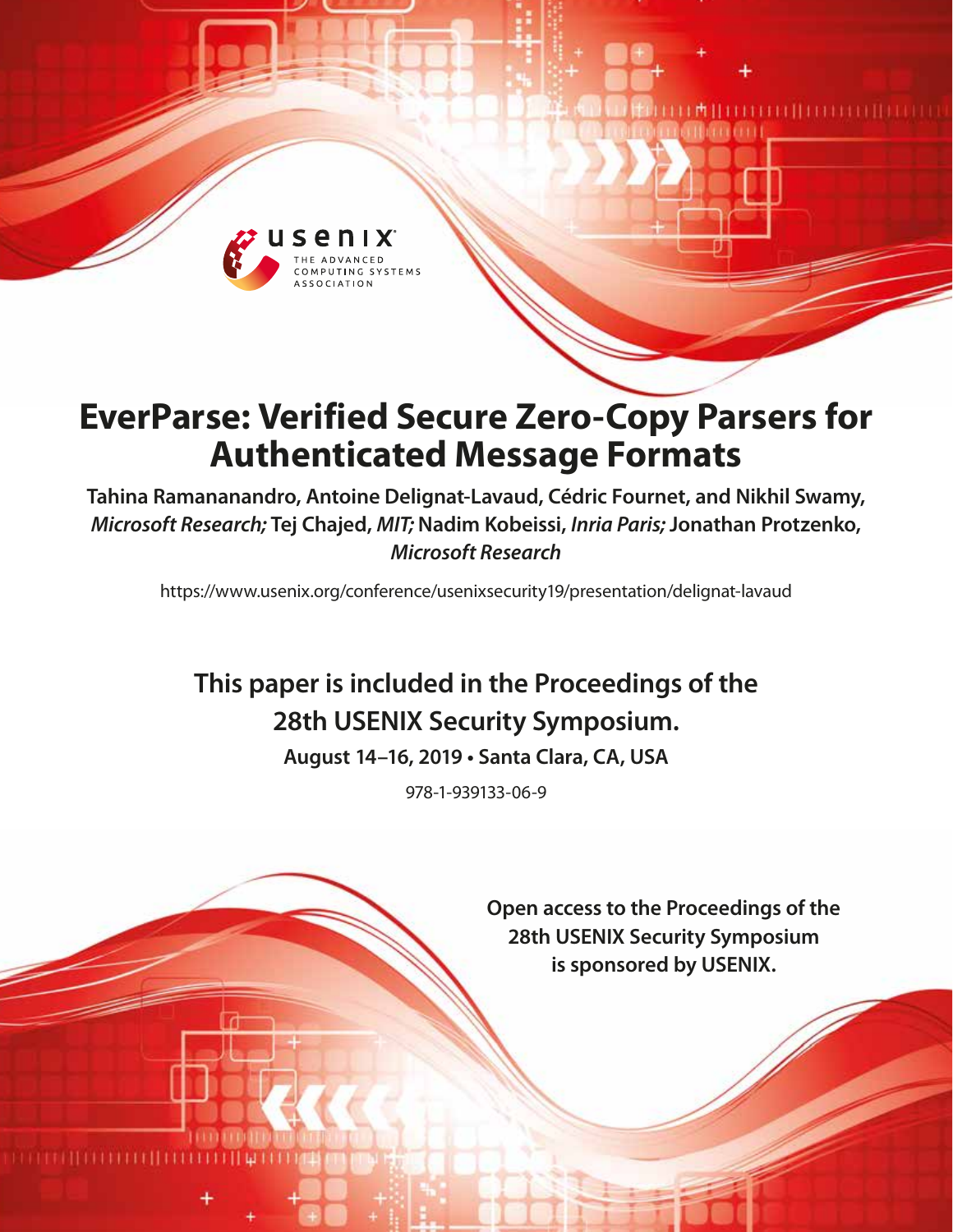# EverParse: Verified Secure Zero-Copy Parsers for Authenticated Message Formats

Tahina Ramananandro<sup>∗</sup> Antoine Delignat-Lavaud<sup>∗</sup> Cédric Fournet<sup>∗</sup> Nikhil Swamy<sup>∗</sup> Tej Chajed<sup>†</sup> Nadim Kobeissi<sup>‡</sup> Jonathan Protzenko<sup>∗</sup> <sup>∗</sup>*Microsoft Research* †*Massachusetts Institute of Technology* ‡ *Inria Paris*

#### Abstract

We present EverParse, a framework for generating parsers and serializers from tag-length-value binary message format descriptions. The resulting code is verified to be safe (no overflow, no use after free), correct (parsing is the inverse of serialization) and non-malleable (each message has a unique binary representation). These guarantees underpin the security of cryptographic message authentication, and they enable testing to focus on interoperability and performance issues.

EverParse consists of two parts: LowParse, a library of parser combinators and their formal properties written in  $F^*$ ; and QuackyDucky, a compiler from a domain-specific language of RFC message formats down to low-level  $F^*$  code that calls LowParse. While LowParse is fully verified, we do not formalize the semantics of the input language and keep QuackyDucky outside our trusted computing base. Instead, it also outputs a formal message specification, and  $F^*$  automatically verifies our implementation against this specification.

EverParse yields efficient zero-copy implementations, usable both in  $F^*$  and in C. We evaluate it in practice by fully implementing the message formats of the Transport Layer Security standard and its extensions (TLS 1.0–1.3, 293 datatypes) and by integrating them into MITLS, an  $F^*$  implementation of TLS. We illustrate its generality by implementing the Bitcoin block and transaction formats, and the ASN.1 DER payload of PKCS #1 RSA signatures. We integrate them into C applications and measure their runtime performance, showing significant improvements over prior handwritten libraries.

#### 1 Introduction

Because they are directly exposed to adversarial inputs, parsers are often among the most vulnerable components of security applications, and techniques to simplify their construction while ensuring their safety and correctness are valuable. Hence, developers prefer self-describing formats like JSON or XML (with universal implementations) or use automated tools and libraries to generate parsers from structured



<span id="page-1-0"></span>Figure 1: EverParse architecture

format specifications, or even from type declarations in Java or C++. However, when parsing is on the critical path of an application's performance, or because of requirements of the message format (such as compliance with a standard), developers may be forced to write and maintain their own parsers and serializers in low-level unsafe languages like C, increasing the risk of attacks triggered by malicious inputs.

More specifically, when the application authenticates messages in some way—using for instance cryptographic hashes, MACs, encryptions, or signatures—it is critical for security to ensure that the messages are verified, parsed, and interpreted by the receiver exactly as intended by the sender before serialization. This is often at odds with general-purpose formats and tools that may not provide such non-malleability guarantees.

This paper presents EverParse, a new framework to automatically generate efficient, low-level parsers and serializers in C from declarative descriptions of tag-length-value (TLV) binary message formats. The generated parsers and serializers are formally verified to be *safe* (no use-after-free, no buffer overruns, no integer overflows, ...), *functionally correct* (parsers and serializers are inverse of one another), and *nonmalleable* (valid messages have unique representations). With EverParse, developers of low-level protocols can enjoy the ease of programming and maintenance expected from parser generators, and stop worrying about details of the message format and trade-offs between security and performance.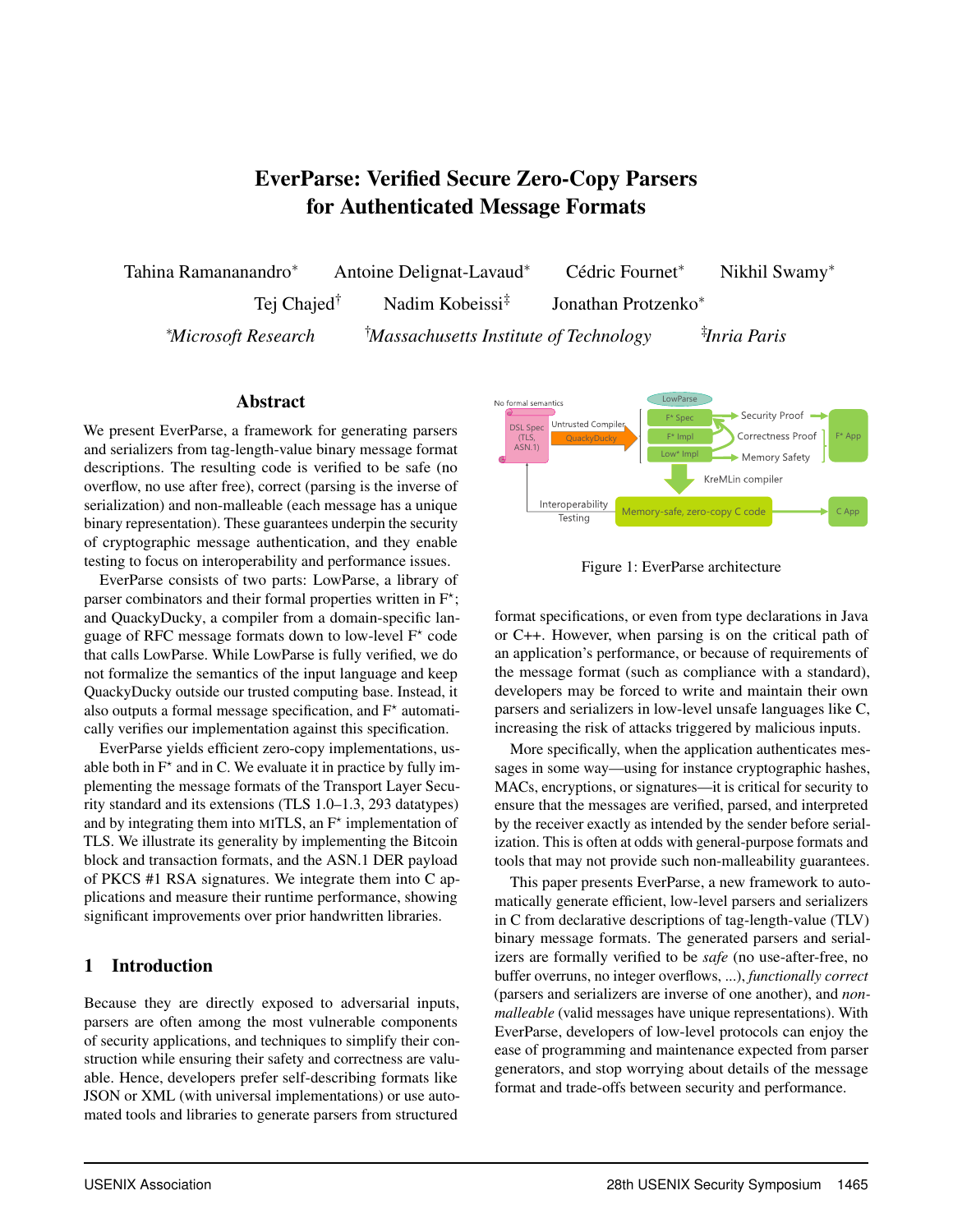Architecture Overview. Figure [1](#page-1-0) depicts the overall architecture of EverParse and its two main components: a simple, untrusted frontend (named QuackyDucky) for compiling message format descriptions; and a library of verified parsers and serializers (named LowParse).

Verification is based on  $F^*$  [\[48\]](#page-18-0), a programming language and proof assistant. Whereas  $F^*$  is a high-level functional language, whose code extracts by default to OCaml or F#, it also embeds a language named Low<sup>\*</sup> for writing verified low-level code that extracts to C using a tool named KReMLin [\[38\]](#page-18-1). EverParse uses Low\* to program efficient, low-level parsers and serializers, proving them safe, correct and non-malleable in  $F^*$ , and then extracting them to C. The resulting C code can be compiled using several off-the-shelf C compilers, including CompCert [\[28\]](#page-18-2) for highest assurance, or more mainstream compilers like Clang or GCC.

The input of EverParse is a message format description for a collection of types, in the C-like language commonly used in RFCs and similar specifications. QuackyDucky translates this description into a collection of  $F^*$  modules, one for each input type, and  $F^*$  typechecks each of these modules to verify their safety and security. The modules produced by Quacky-Ducky include a formal parser specification (using high-level F<sup>\*</sup> datatypes) and two correct implementations of this specification: one high-level and the other in Low<sup>\*</sup>, suitable for extraction to safe C code. This lower-level implementation enables efficient message processing; it automatically performs the same input validation as the high-level parser, but it operates in-place using interior pointers to binary representations within messages. Its performance is similar to handwritten C code—but its safety, correctness, and security are automatically verified. Hence, rather than verifying existing, ad hoc C code by hand, which would require much effort and expertise even for small protocols, our toolchain automatically yields C code verified by construction.

The code generated by QuackyDucky consists of applications of *combinators* in LowParse, which are higher-order functions on parsers. For instance, given a integer parser, one can build a parser for pairs of integers by applying the concatenation combinator to two copies of the integer parser. While parser combinators are widely used in functional languages [\[22,](#page-18-3) [27\]](#page-18-4), they are usually more difficult to apply in languages that do not easily support higher-order programming with closures, like C. However, by employing partial evaluation within  $F^*$ , we specialize higher-order code to efficient, ad hoc, first-order C code.

We carry out all proofs on combinators once and for all within LowParse. Only the conditions for composing them must be checked (by typing) in the code produced by Quacky-Ducky. LowParse is split into three layers: one for *specifications*, where we prove non-malleability, one for *high-level functional implementations*, which are proved functionally correct with respect to specifications, and one for *low-level implementations*, which operate on positions within buffers

and are proved functionally correct and memory safe.

EverParse code can be used in two ways. A verified  $F^*$ application can use the formal specification for its security proof, and either the high-level or low-level implementation this is the approach adopted for verifying protocols as part of the Everest project [\[6\]](#page-17-0), and notably the MITLS [\[7\]](#page-17-1) implementation of the TLS secure channel protocol. Alternatively, a native C/C++ application can use the interface extracted from the Low\* implementation by the KReMLin compiler—this is the approach taken in this paper for performance evaluation.

Our contributions We present the following contributions:

- A definition of message-format security, motivated by a discussion of several vulnerabilities whose root cause is malleability  $(\S_2)$ .
- QuackyDucky, a compiler from tag-length-value message format descriptions to their high-level datatype specifications and low-level implementations. It provides the first implemented zero-copy and secure message format language that captures several existing protocols and standards, including TLS, PKCS #1 signature payloads, and Bitcoin ([§4\)](#page-7-0).
- LowParse, a library of verified parser and formatter combinators, with support for non-malleability proofs  $(\S 5)$ .
- A qualitative evaluation of EverParse: we present a complete case study of applying EverParse to the message formats of all TLS versions, featuring many improvements and corrections over the standard's descriptions. We integrate the generated high-level implementation into MITLS, an implementation of the TLS protocol in F<sup>\*</sup>. For a few select types, we also replace the high-level implementation with the Low<sup>\*</sup> one ( $\S$ 3).
- A quantitative evaluation of EverParse: we compare the performance of our extracted low-level parsers for Bitcoin blocks and the ASN.1 payload of PKCS #1 signatures with their counterparts in Bitcoin Core and mbedTLS. We find that our automatically generated code meets, and in some cases significantly exceeds, the performance of hand-written  $C/C++$  reference code ([§6\)](#page-13-0).

All the components of EverParse and its dependencies are open-source and publicly available at [https://github.](https://github.com/project-everest/everparse) [com/project-everest/everparse](https://github.com/project-everest/everparse)

#### <span id="page-2-0"></span>2 Parsing Security: Definitions & Attacks

In this paper, we focus on applications that authenticate the contents of serialized messages in some way. Cryptographic mechanisms provide (serialized) bytestring authentication, whereas applications rely on (parsed) message authentication. Hence, correctness and runtime safety are not sufficient to preserve authentication: a correct parser may accept inputs outside the range of the serializer, or multiple serializations of the same message, which may lead to subtle, and sometimes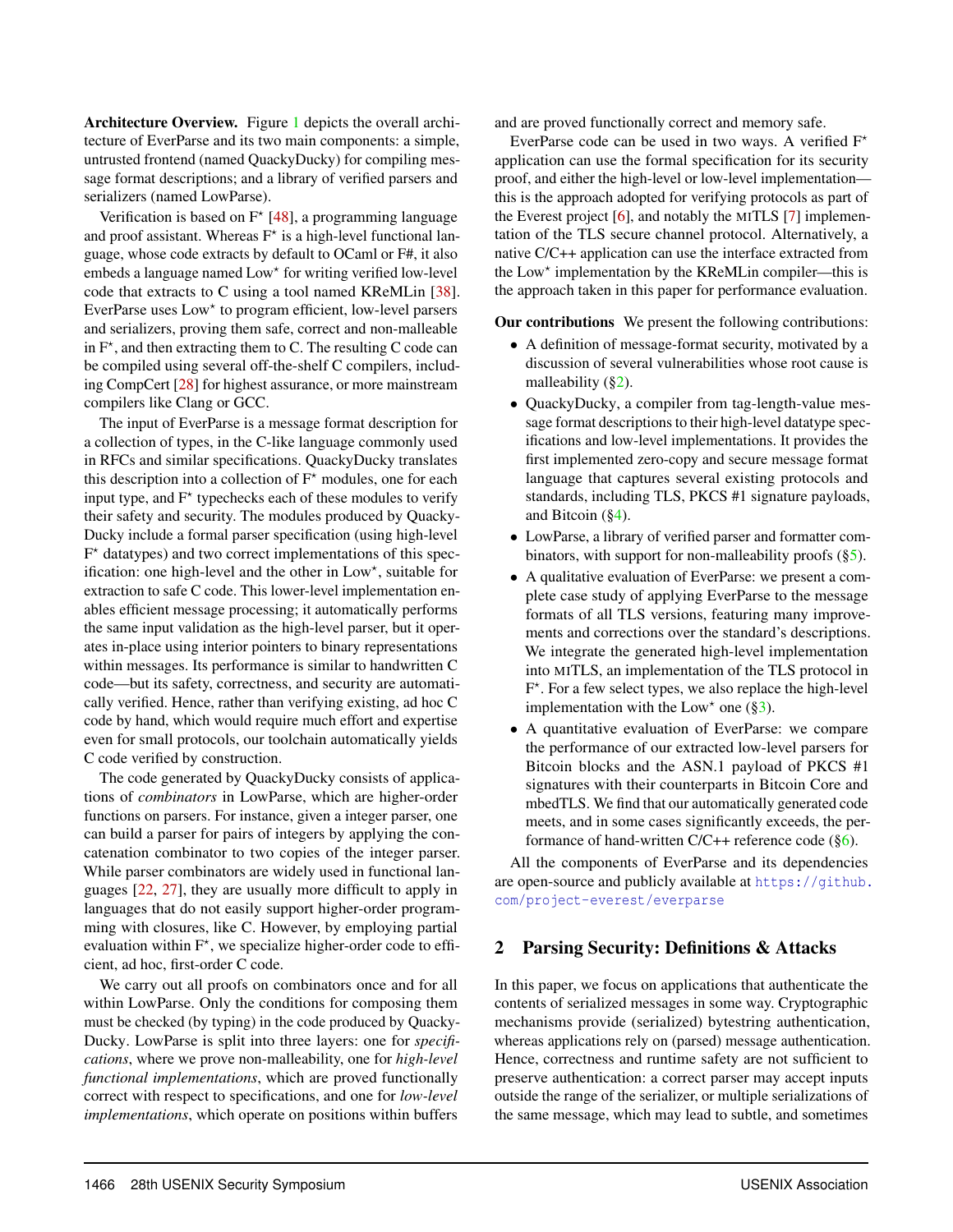

<span id="page-3-0"></span>Figure 2: Parsing and serialization functions

devastating, vulnerabilities. We propose a security definition for authenticated message formats to prevent such vulnerabilities, and illustrate it using known high-impact attacks against popular applications.

## <span id="page-3-2"></span>2.1 What is a Secure Message Format?

We first set up notations for parsers and serializers, illustrated in Figure [2,](#page-3-0) and define their properties of interest. Given a set  $\nu$  of valid messages,

- a *parser* is a function  $p: \{0,1\}^* \to \mathcal{V} \cup \{\perp\}$  that returns either a message  $m \in V$  or a parsing error  $\perp$ ;
- a *serializer*, or *formatter*, is a function  $s: \mathcal{V} \to \{0,1\}^*$ .

Informally, parsers and formatters are inverse of one another. A parser is *correct* with respect to a serializer when it yields back any formatted message:  $\forall m \in \mathcal{V}, p(s(m)) = m$ , and *exact* when it accepts only serialized messages:  $p^{-1}(\mathcal{V}) = s(\mathcal{V})$ .

Parsers may also be considered on their own. A parser is *non-malleable* (or *injective*) when it accepts at most one binary representation of each message:  $\forall x, y \in \{0, 1\}^*, p(x) =$  $p(y) \Rightarrow (x = y \lor p(x) = \bot)$ , and *complete* (or *surjective*) when it accepts at least one binary representation of each message:  $p({0,1}^*) \setminus {\perp} = \mathcal{V}$ . If *p* is a non-malleable parser for  $\mathcal{V}$ , then  $p^{-1}$  is a serializer over  $p({0,1}^*) \setminus {\{\perp\}}$ .

We say that *p* is a *secure parser* for  $\nu$  if *p* is non-malleable and complete. If *p* is secure, then it is also correct and exact with respect to the (unique) serializer  $p^{-1}$ . We say a serializer *s* is secure if there exists a secure parser *p* such that  $s = p^{-1}$ . ([§5](#page-10-0) provides more general definitions that account for parsers that do not consume their whole input.)

In the rest of the paper, we only consider parsers that operate on strings of bytes  $\mathcal{B} = \{0, 1\}^8$ .

#### <span id="page-3-3"></span>2.2 Attacks on Parsers

Heartbleed Unsurprisingly, the most common type of parser vulnerability is simply memory safety bugs. Indeed, one of the most impactful attacks in the past decade, Heartbleed (which is estimated to have affected up to 55% of the top internet websites [\[17\]](#page-18-5)) is a simple buffer overrun caused by improper validation of the length field in the TLS messages defined in OpenSSL's implementation of the heartbeat protocol extension (shown in Figure [3\)](#page-3-1). Interestingly, the spec-

| struct {                                               |
|--------------------------------------------------------|
| HeartbeatMessageType type;                             |
| uint16 payload_length;                                 |
| opaque payload [payload_length];                       |
| opaque padding[padding_length];                        |
| } HeartbeatMessage;                                    |
| The total length of a HeartbeatMessage MUST NOT exceed |
| 2^14 or max_fragment_length when negotiated [RFC6066]. |
| The padding is random content that MUST be ignored by  |
| the receiver. The padding length MUST be at least 16,  |
| and equal to TLSPlaintext.length-payload_length-3 for  |
| TLS and DTLSPlaintext.length-payload_length-3 for DTLS |
| The sender of a HeartbeatMessage MUST use a random     |
| padding of at least 16 bytes. The padding of a         |
| received HeartbeatMessage message MUST be ignored.     |
|                                                        |

<span id="page-3-1"></span>Figure 3: Specification of the Heartbeat message (fragment)

ification of HeartbeatMessage is very unusual among TLS types (explained in detail in [§3\)](#page-4-0), because it contains a variable length field (padding) that is not prefixed by an explicit length (padding\_length is not defined in the struct, but its value is defined semantically). Indeed, as specified, this type is not expressible in QuackyDucky because the padding length depends on a field of the parent TLSPlaintext type, and we only capture dependencies between fields that are concatenated. This forces applications to verify the padding length semantically, increasing the risk of error. The Heartbleed disaster would likely have been averted if the format was specified using standard TLS constructors for variable length fields:

struct { HeartbeatMessageType type; opaque payload<0..2^14-21>; opaque padding<16..2^14-3>; HeartbeatMessage;

This example illustrates the benefits of writing message format descriptions in a constrained language: it encourages uniform patterns and enables automated analysis.

PKCS #1 signature forgery The PKCS #1 v1.5 signature format illustrates the risks of applying message parsing after a cryptographic operation (in this case, modular exponentiation). Given a public key  $(N = pq, e)$  where p and q are large secret primes, the raw RSA signature  $\sigma$  over a message *m* is computed as  $\sigma = m^d \text{ mod } N$  where the secret exponent  $d = e^{-1} \mod (p-1)(q-1)$  is hard to compute without knowing *p* and *q*. As written, this scheme is not usable because *m* must be smaller than *N*, and it has the undesirable homomorphic property that the signature of the product of 2 messages is equal (modulo *N*) to the product of the signature of each message (thus, it is easy to forge new valid signatures from existing ones). To fix these shortcomings, PKCS #1 v1.5 defines a standard for hashing and padding the message to sign: given an arbitrary message *m*, it is first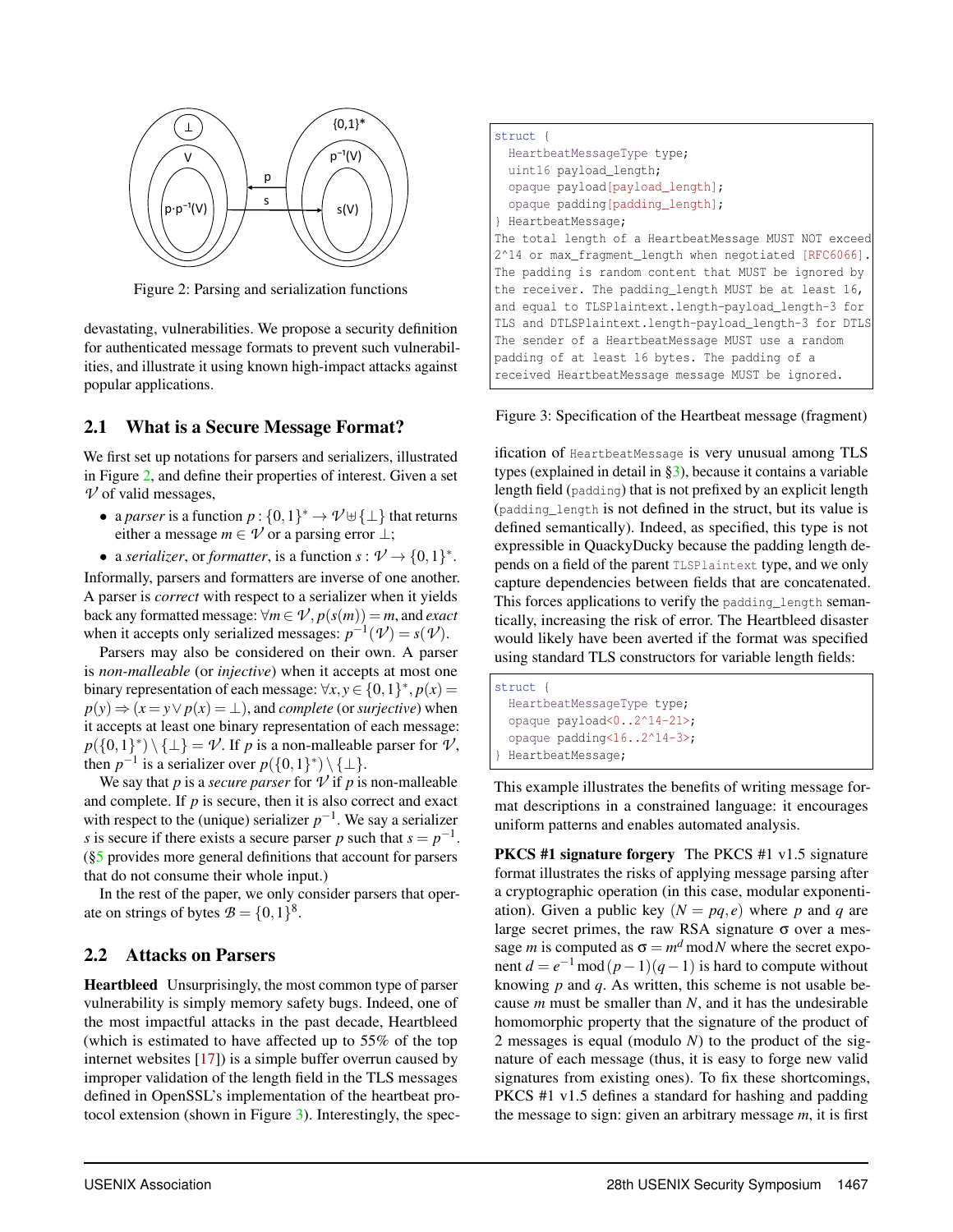hashed into a digest *h*, then stored together with the identifier *a* of the hash algorithm into an ASN.1 DER [\[36\]](#page-18-6) structure. The distinguished encoding rules are supposed to ensure that the serializer  $\rho$  for this structure is secure. The final signature is obtained by applying raw RSA to  $\rho(a,h)$  left-padded to the size of *N* with padding of the form  $x00 \times 01 (\xleftarrow{xFF}) * \xleftarrow{0}$ .

The security of the scheme relies heavily on (the integer interpretation of) the padding: it is computationally hard to forge a valid signature σ because σ *<sup>e</sup>* mod*N* must be of the form  $2^{\lceil \log_2(N) \rceil - 15} - 2^{\lceil \log_2(\rho(a,h)) + 1} + \rho(a,h)$  for some digest *h* and hash identifier *a*. It is hard to find such a value by brute force because all but the  $\lceil \log_2(\rho(a, h)) \rceil$  last bits are fixed, and inverting the modular exponentiation by *e* is hard without knowing *d*. However, if the ASN.1 parser  $\pi$  used after exponentiation is malleable (or non exact), there may exist a large class of inputs *x* such that  $\pi(x) = (a, h)$ . If this class contains inputs that fill most of the  $\lceil \log_2(N) \rceil$  bits of the message, the padding may be reduced to  $x00 \times 01 \times 00$ . When *e* is small  $(e = 3$  is commonly used by legacy public keys), it may be easy to find a value  $\sigma$  such that  $\sigma^e \text{ mod } N = 2^{\lceil \log_2(N) \rceil - 15} + x$ with  $\pi(x) = (a, h)$  for any *h*. For instance, in Bleichenbacher's original description of the attack (retold by Finney [\[18\]](#page-18-7)), the parser ignores the bytes that appear after the encoded ASN.1 structure, i.e. if  $\pi(x) \neq \bot$ ,  $\pi(x||z) = \pi(x)$  for all z. To forge a valid signature for *h*, one can simply compute the cubic root  $\inf 2^{\lceil \log_2(N) \rceil - \lceil \log_2(\rho(a, h) \rceil - 16} (\setminus x0100||\rho(a, h)).$ 

Ever since its publication, this attack has reappeared in dozens of implementations, including several recent examples (e.g. [\[9,](#page-17-2) [13,](#page-17-3) [37,](#page-18-8) [49\]](#page-18-9)). Interestingly, the parser malleability bugs that cause the attack are diverse: unparsed extra bytes are tolerated at the end of the message [\[18,](#page-18-7) [49\]](#page-18-9); the parser accepts arbitrary parameters in the algorithm identifier [\[9\]](#page-17-2); and a length overflow causes only its last 4 bytes to be counted [\[13\]](#page-17-3). This diversity illustrates how difficult it is to write secure parsers and to detect malleability vulnerabilities—some of the attacks above have existed for years in popular libraries. All variants lead to universal signature forgery: an attacker can freely impersonate any client or server, sign malicious code updates, etc.

Bitcoin transaction malleability Another well-documented case of parser security attacks occurred against Bitcoin [\[34\]](#page-18-10) transactions, which are signed by the sender, then hashed (after serialization) and stored in Merkle trees. Transactions are identified by their hash, which covers more data than what the sender signs (in particular, the hash includes the signature itself). The format of transactions is malleable in several ways: one example is the encoding of this signature, which originally did not mandate the ASN.1 DER rules for nonmalleability. Another source comes from the ECDSA signing algorithm, which is a randomized scheme (hence, there are many valid signatures for the same message) that always has two valid representations: if  $(r, s)$  is a valid signature, then (*r*,−*s*) also is, and can be trivially computed without knowledge of the private key. Other sources of malleability are related to the scriptSig construct of the Bitcoin Script lan-guage,<sup>[1](#page-4-1)</sup> inasmuch as the signature is passed to a stack-based script to authorize spending. In total, BIP62 [\[50\]](#page-18-11) lists 9 different sources of malleability. Each of them allows an attacker to alter a valid transaction *t* into a semantically-equivalent valid transaction  $t'$  such that  $h(t) \neq h(t')$ . One way to exploit this is to try to fool someone into believing that a transaction they submitted was rejected by the network, although in reality, it was accepted under a different transaction hash. The Mt. Gox bitcoin exchange blamed this attack for the loss of over 850,000 bitcoins (worth \$473M at the time of bankruptcy) and although this claim is heavily disputed, later forensic examination of the blockchain by Decker et al. [\[12\]](#page-17-4) revealed that in total, 300,000 bitcoins were spent over 30,000 transactions confirmed under a different identifier than originally submitted between Feb 1, 2014 and Feb 28, 2014.

Ambiguous TLS message Sometimes, the message specifications themselves are ambiguous, and cannot be implemented by a secure parser. This is the case of the ServerKeyExchange message in TLS:

```
enum {dh_anon, dhe, ecdhe, rsa,(255)} KeyExchange;
struct {
  select (KeyExchange) {
    case dh_anon: DHAnonServerKeyExchange;
    case dhe: SignedDHKeyExchange;
    case ecdhe: SignedECDHKeyExchange;
    case rsa: Fail; /* Force error: no SKE in RSA */
  } key_exchange;
 } ServerKeyExchange;
```
This message represents an untagged union: the struct is missing a field of type KeyExchange that clarifies which case to use in the union. A parser for an untagged union can only be secure if the format of all cases share no common prefix. The specification of TLS assumes that the key exchange algorithm is available from the context (in this case, it is part of the negotiation process). However, it turns out that the security of the TLS negotiation depends itself on the ServerKeyExchange message. This leads to a real practical attack reported by Mavrogiannopoulos et al. [\[32\]](#page-18-12), where a SignedDHKeyExchange is interpreted as a bogus SignedECDHKeyExchange. Worryingly, two other TLS types use untagged unions: ClientKeyExchange (in TLS 1.2) and CertificateEntry (in TLS 1.3).

#### <span id="page-4-0"></span>3 Case Study: the TLS Message Format

We choose the TLS message format as our main case study for several reasons: the message format description of TLS is reasonably specified; it is designed to be secure and extensible; it defines hundreds of types that exercise the full range

<span id="page-4-1"></span><sup>1</sup><https://en.bitcoin.it/wiki/Script>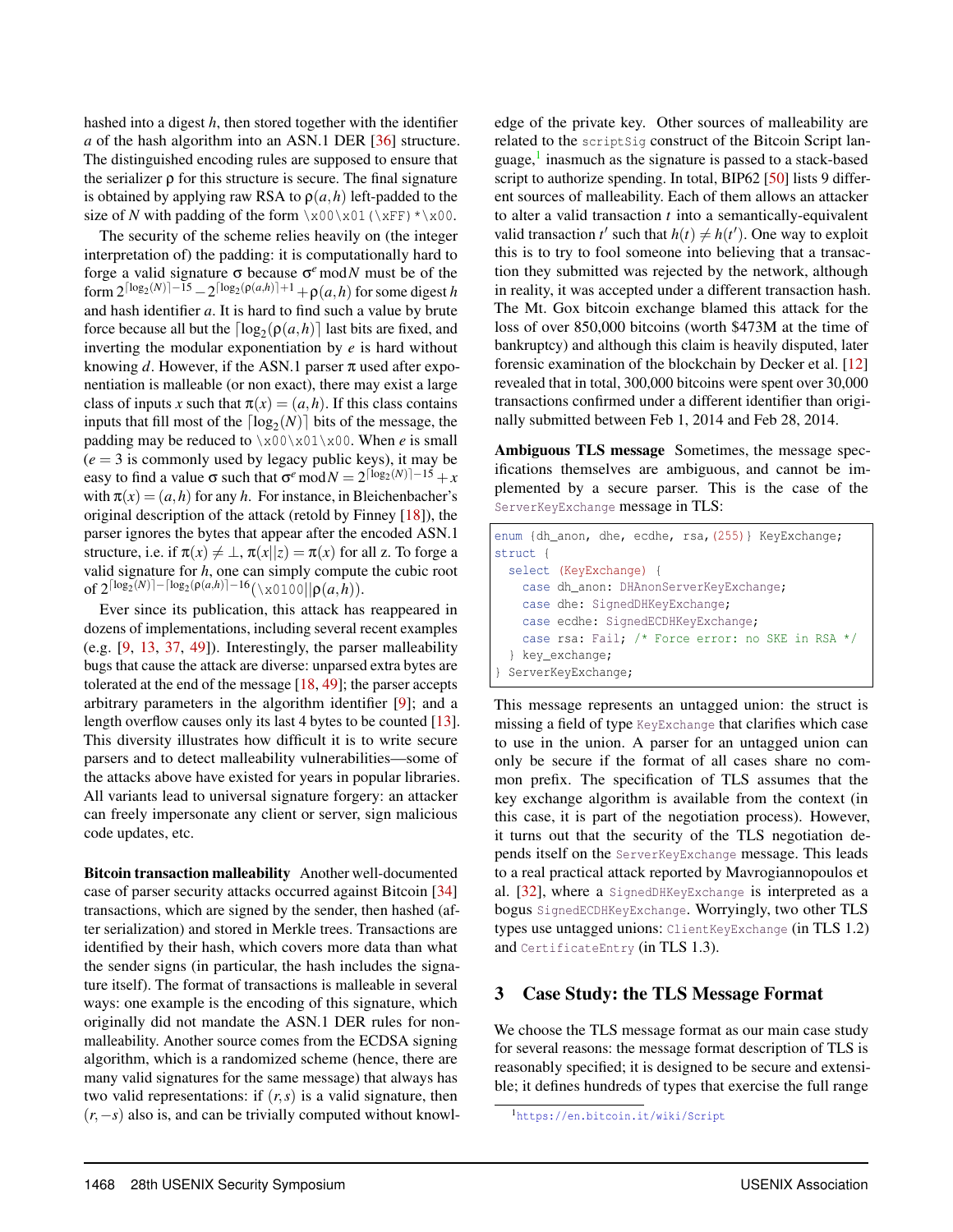```
uint32 word; /* Type declaration */
word digest[16]; /* Fixed-length array of 4 words */
word phrase<0..2^8-1>; /* List of 0 to 16 words */
struct {
 opaque id[32]; /* Array of 32 bytes */
 uint16 payload<2..8>; /* List of 1 to 4 uint16 */digest payload_digest;
} body; /* Struct with 3 fields */
enum {
  request (0x2300), /* Constant tag */
 response (0x2301),
  (65535) /* Indicates 16 bit representation */
} header; /* Enum with 2 defined cases */
struct {
 header tag;
 select(tag) { /* Tagged union */
   case request: body;
   case response: phrase;
  } x; /* Enum-dependent field type */
} message;
struct {
 uint24 len; /* Explicit length */
 message data[len]; /* Ensures length(data)=len */
} batch; /* Length encapsulation */
```
<span id="page-5-0"></span>Figure 4: Sample type descriptions in TLS message format.

of available combinators in LowParse; and there exists a verified  $F^*$  implementation of TLS that we can use to test the integration of the generated parsers (including the integration of parser security lemmas into the protocol security proof).

Language Description IETF's RFC 2246 [\[14\]](#page-17-5) specification of TLS 1.0, published in 1999, includes a section that describes the presentation language of its message format, in-spired by C and XDR [\[46\]](#page-18-13), and illustrated in Figure [4.](#page-5-0) A description consists of a sequence of type declarations. The base types are unsigned fixed-length integers uint8, uint16, uint24, and uint32, with opaque being used instead of uint8 to indicate raw bytes. The type constructors are fixed-length arrays, variable-length lists, structs, enums, and tagged unions. The length boundaries of arrays and lists are all counted in bytes rather than in elements: for instance, type digest in Figure [4](#page-5-0) is an array of elements of type word whose binary representation takes 16 bytes in total; since each word takes 4 bytes, this array holds exactly 4 elements. Arrays can be constructed only from fixed-length types, whereas lists can be defined for any types: as illustrated by answer and payload, their format declares the range of their length; and their binary representation embeds their actual length within that range.

Following the convention of RFCs, we interpret types in terms of the byte sequences that represent their elements. The representation of a struct is the concatenation of the representations of each of its fields in sequence, without any padding. Arrays are the concatenation of elements whose total length in bytes is the array's annotated size. Lists are represented by

a length field encoded in a fixed number of bytes (determined by the maximum length of the list, encoded in big endian), followed by a concatenation of the elements. A special case of structs are length-dependent fields, e.g., the batch type in Figure [4.](#page-5-0) In these types the first field describes the length of a single (variable-length) element of the specified type of the second field represented adjacently. The interpretation of enumerations contains the big endian encodings of its elements in a constant number of bytes determined by the size descriptor of the enum type. Tagged unions (like message in the figure) are encoded as the concatenation of the tag's enum representation followed by the encoding of the corresponding case's type. TLS messages are more compact than many TLV formats: explicit tags only appear for tagged unions, and lengths only for lists (or when ascribed). All structural information is erased, in contrast with BSON [\[33\]](#page-18-14) (which encodes field names) or Protocol Buffers [\[20\]](#page-18-15) (which encodes field numbers).

We automatically extracted the data format descriptions from the RFCs for TLS 1.2 [\[15\]](#page-17-6) (including descriptions also for TLS 1.0 and TLS 1.1), for TLS 1.3 [\[40\]](#page-18-16), for TLS extensions (RFC 6066), and from the TLS IANA parameter assignments, which defines additional constants for enumerations. We then merged them together by hand, and edited some of them to fix minor mistakes, avoid name clashes in the original descriptions, and gain precision (e.g. by adding length dependencies documented in the RFC text).

Extensibility A difficult issue for any format description languages is extensibility: as new versions of the protocol are defined, it is often necessary to extend messages with new fields and cases while maintaining compatibility with older implementations. To address this problem, TLS was designed with extensibility through open enumerations. As a simple example, TLS has an enum type that defines the possible cipher suites to negotiate. Receiving a value that doesn't match any of the defined cases of the enum is not a parsing error instead, the value should be treated as unknown but valid, and the receiver should ignore it in the rest of the negotiation. This also applies to enums that act as a tag for unions. For instance, the hello messages contain a list of extensions tagged with an extension type. Although this is implicit in the standard, it is possible to define a default type for unknown values in a select. The protocol is extended by defining new values for enums (such as new cipher suites or new group names), and new defined cases for tagged unions (for instance, new extensions). Interestingly, many TLS implementations fail to understand this concept, and incorrectly reject unknown values. To fight this problem, Google recently introduced GREASE [\[4\]](#page-17-7), which causes Chrome to randomly include undefined values in all extensible fields of the protocol, thereby enforcing that implementations that interoperate with Chrome be extensible.

Unfortunately, the TLS standard does not clearly say which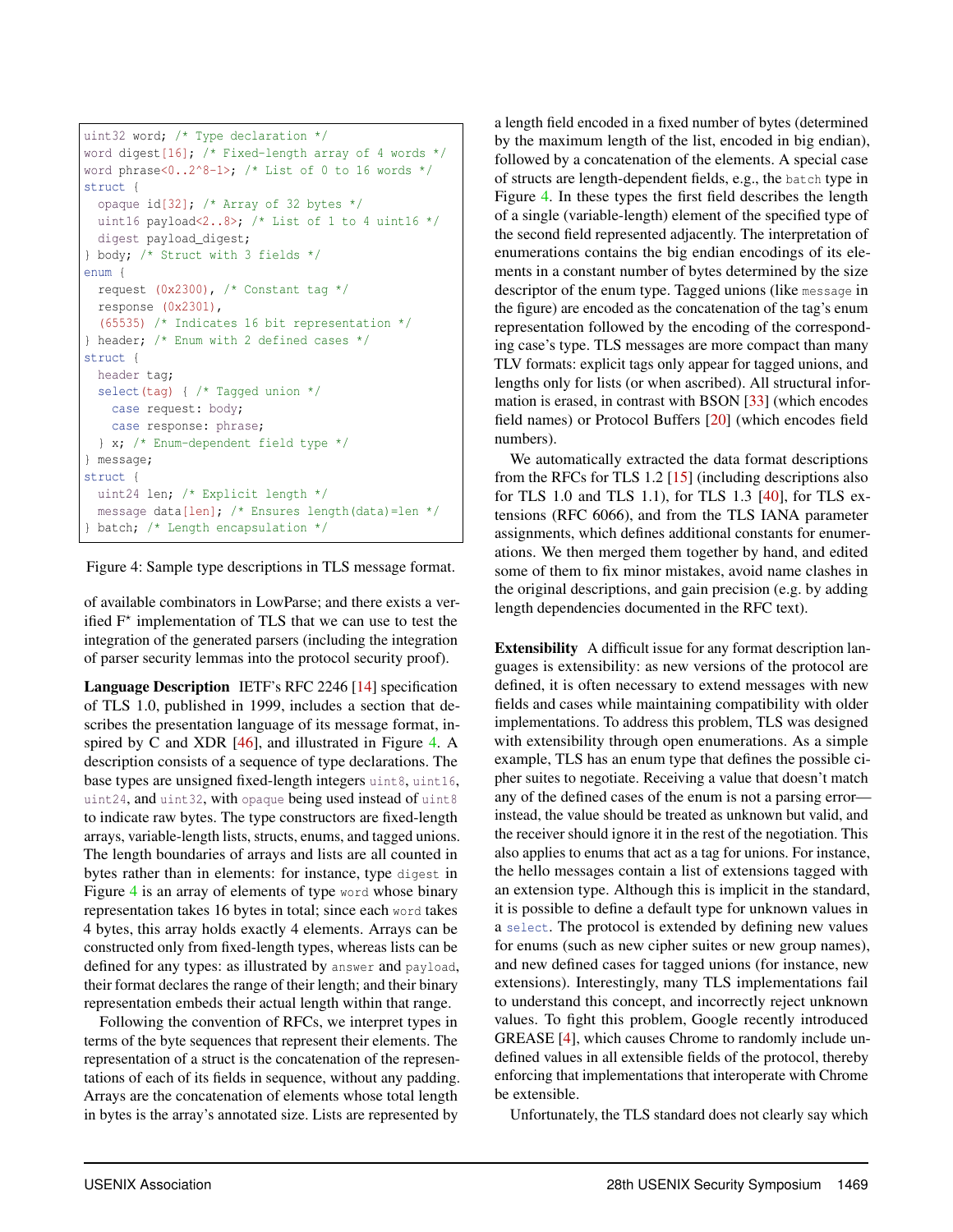```
/* All TLS versions*/
struct {
 ExtensionType extension_type;
  opaque extension_data<0..2^16-1>;
 } Extension;
/* From RFC 5246, section 7.4.2 */
opaque ASN.1Cert<1..2^24-1>;
struct {
 ASN.1Cert certificate_list<0..2^24-1>;
} Certificate;
/* From RFC 8446, section 4.4.2 */
enum { X509(0), RawPublicKey(2), (255)} CertType;
opaque ASN1_subjectPublicKeyInfo<1..2^24-1>;
struct {
 select (certificate_type) {
   case RawPublicKey: ASN1_subjectPublicKeyInfo;
    case X509: ASN.1Cert; } cert;
 Extension extensions<0..2^16-1>;
} CertificateEntry;
struct {
 opaque certificate_request_context<0..2^8-1>;
 CertificateEntry certificate_list<0..2^24-1>;
} Certificate;
```
<span id="page-6-0"></span>Figure 5: The Certificate type for TLS 1.2 vs TLS 1.3.

enums and which tagged unions are extensible in the message format, and instead explain their intended semantics in text. In QuackyDucky, we add an explicit annotation to mark which enums are extensible, and we extend the syntax of select to support default cases. For instance, we mark the tag of extensions ExtensionType with the /\*@open\*/ attribute, but not the tag of messages HandshakeType, as the RFC states that receiving any unknown message is an error.

Protocol versions Another complication stems from version differences not captured by extensibility. Consider the Certificate message in TLS 1.2 [\[15\]](#page-17-6) and TLS 1.3 [\[40\]](#page-18-16). Its format, listed in Figure [5,](#page-6-0) illustrates several problems with the TLS specification. First, the two definitions of the Certificate type are mutually incompatible, even though the Certificate message is defined in both versions using the same handshakeType tag. Second, the CertificateEntry type of TLS 1.3 uses an untagged union, where the value of the tag depends on the context rather than on a value sent over the network (as in ServerKeyExchange and ClientKeyExchange where the key exchange algorithm is omitted). Third, the Extension type is under-specified: there are complex rules and tables about which extension may appear in which message (see [\[40,](#page-18-16) §4.2]), and the type of each extension contents depends on which message it appears in. None of these constraints are currently captured in type definitions.

To address the issue of conflicting definitions across versions, we split the definitions of incompatible types such as

| <b>TLS 1.2</b>      | <b>TLS 1.3</b>      |  |
|---------------------|---------------------|--|
| struct {            | struct {            |  |
| HandshakeType type; | HandshakeType type; |  |
| uint24 length;      | uint24 length;      |  |
| select (type) {     | select (msq_type) { |  |
| case hello_request: | case eoed:          |  |
| Empty;              | Empty;              |  |
| case certificate:   | case certificate:   |  |
| Certificate12;      | Certificate13;      |  |
| $/* \dots */$       | $/\star$ $\star$ /  |  |
| case finished:      | case key_update:    |  |
| Finished;           | KeyUpdate;          |  |
| m[length];          | m[length];          |  |
| Handshake12;        | Handshake13;        |  |

<span id="page-6-1"></span>Figure 6: Specialized Handshake types for TLS 1.2 and 1.3

Certificate and we define version-specific variants of the handshake message type, shown in Figure [6.](#page-6-1) Before version negotiation, hello messages are parsed using a third, versionagnostic Handshake type. We then switch to parsers for the negotiated version, thus ensuring that the following messages are parsed using precise, version-specific types.

To address the problem of untagged unions, we introduce an /\*@implicit\*/ attribute for tags, which instructs Quacky-Ducky to generate an interface where the value of the tag is passed as an additional argument to the parser and formatter. This approach is not compositional, and comes with a restriction: if a type that contains an implicit tag appears in another type, it must appear at a location that includes an explicit length. The parsing will be *staged*: when it reaches the surrounding length, it skips its contents, leaving it uninterpreted. The application needs to manually call the parser for the untagged union by providing the tag value. The presence of untagged unions is a clear mistake in message formats, as the application is responsible for providing the correct tag when it calls the parser, and thus, we only provide a conditional security guarantee in this case.

Similarly to what we did with message types, we split and specialize the definition of extension types for each message that may include them (hellos, hello retry, encrypted extensions, certificate, certificate request, new session ticket). This also reveals some interesting mistakes in RFCs. For instance, in [\[41,](#page-18-17) Appendix A], the authors fail to understand the purpose of the explicit length around extensions, and incorrectly believe it is redundant with the length of the list in the extension contents. They claim merging the two lengths makes the extension less ambiguous; in reality, their change makes the format *more ambiguous*: it is no longer possible to distinguish between receiving no ticket and receiving an empty ticket. To handle such corner cases, we add support in QuackyDucky to coerce opaque arrays with explicit lengths to opaque lists after parsing.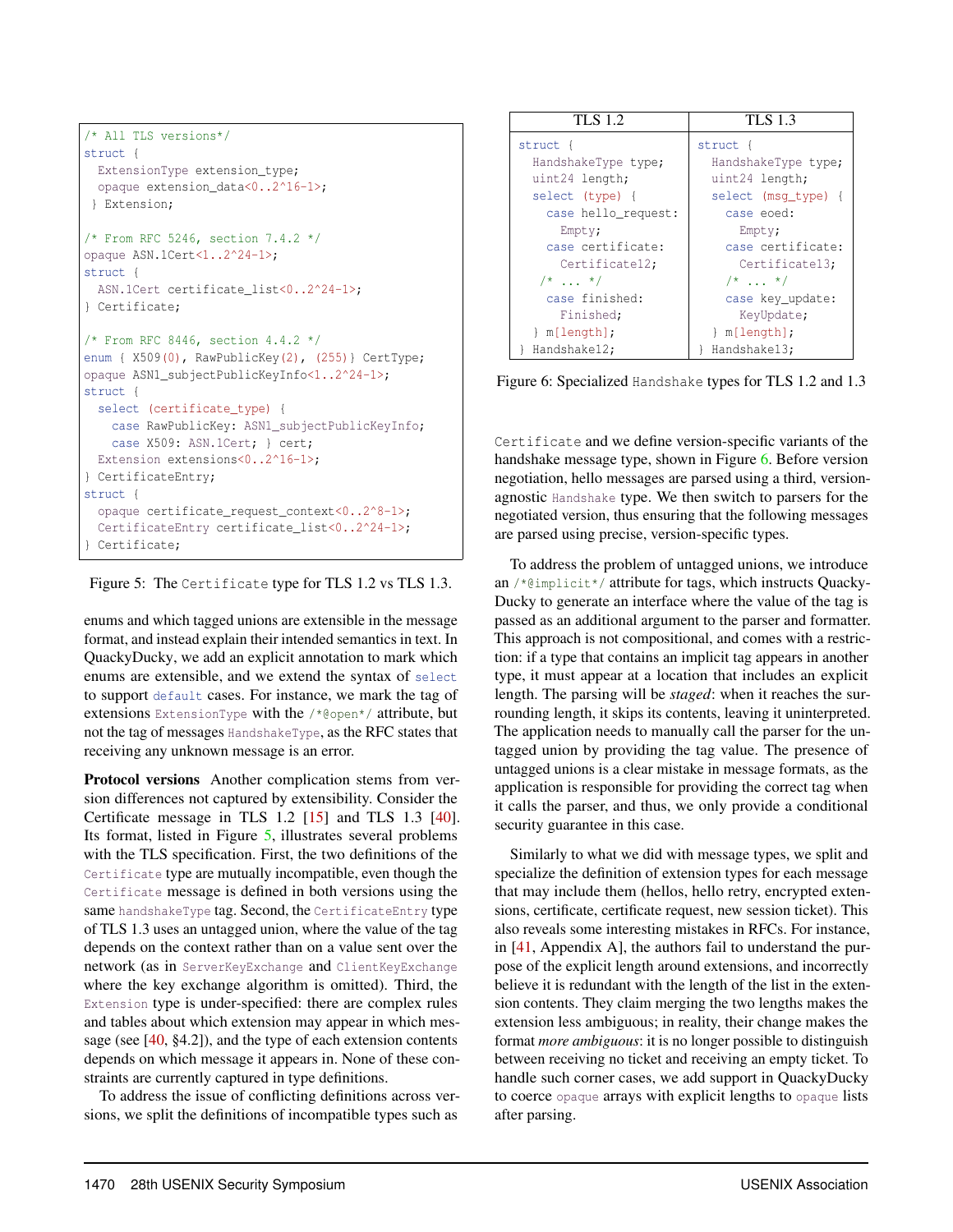#### <span id="page-7-0"></span>4 Compiling Message Format Descriptions

We now present our compiler from the message formats of  $\S3$ to parsers and serializers for processing these messages in Low<sup>\*</sup> [\[38\]](#page-18-1). We briefly review  $F^*$  and Low<sup>\*</sup> ([§4.1\)](#page-7-1), then explain the code generated by QuackyDucky in three parts: datatypes and parser specifications for verification purposes  $(\S4.2)$ ; high-level functional parsers and serializers  $(\S4.3)$ ; and lower-lever code for reading  $(\S4.4)$  and writing  $(\S4.5)$ messages.

QuackyDucky recursively descends through the structure of the format description, generating parsers and serializers for compound types from those previously generated, while keeping track of their properties (notably their length boundaries). QuackyDucky mostly composes the combinators provided by LowParse, described in [§5.](#page-10-0) In contrast with this library, which involves complex proofs for a few generic combinators, the generated code is verbose but shallow, enabling us to automatically verify its safety, correctness, and non-malleability using the properties verified in LowParse.

# <span id="page-7-1"></span>4.1 Verified Programming in  $Low^*$  (Review)

The  $F^*$  language and proof assistant We carry out our specification, implementation and proofs using  $F^*$  [\[48\]](#page-18-0), a functional language and proof assistant based on dependent types. A simple form of dependent types supported in  $F^*$ is *refinement types*, to represent types of values satisfying additional properties: whereas int is the  $F^*$  type of mathematical integers, the type nat of non-negative mathematical integers is defined as the refinement type (x: int { $x \ge 0$  }). F<sup>\*</sup> supports types that depend on other types and values. It also supports functions where argument types can depend on the values of the previous arguments and the type of the return value of a function can depend on the values of its arguments. For instance, the integer division function, which would have a simple type  $int \rightarrow int \rightarrow int$  in a functional language such as OCaml, can be given a more precise type, such as  $(a: int) \rightarrow (b: int {b > 0}) \rightarrow (q: int { 0 \le a - b * q < b } )$  meaning that  $F^*$  will reject, at typechecking time, any call to such a function if it cannot prove the second argument is strictly positive  $(b > 0)$ . Conversely, the caller can use the postcondition on its return value  $0 \le a - b * q < b$  to prove further goals.

F<sup>\*</sup> is not just a proof assistant: it is also a programming language enjoying automatic translation (*extraction*) into executable languages such as OCaml or C; in this extraction process, the user can mark some of their F? functions as *ghost*, to have them erased at extraction time, such as lemmas and proofs, but also auxiliary functions that need not, or cannot, be executed at run time. To this end,  $F^*$  equips its function types with an *effect* system. By default, given two types t and u, all functions from type t to u, in the type  $t \rightarrow u$ , will be extracted, one says that they are in the Tot effect, so their type can be written as  $t \to \text{Tot } u$ ; to mark a function ghost, the user needs

to use the GTot effect, hence using the function type  $t \rightarrow G$ Tot u instead. Stateful functions that operate on mutable objects (such as a mutable array of bytes, i.e. uint  $8 \tarrow \tanh C$ ) live in the ST effect and are extracted to stateful OCaml or C code.

All  $F^*$  proofs rely on automatic encoding of proof obligations to first-order logic, which are then solved by automatic theorem provers such as Z3, leading to reduced overall proof effort.  $F^*$  also has a tactic system [\[31\]](#page-18-18) that can be used in cooperation with, or in replacement of, Z3-based proofs.

The Low<sup>\*</sup> subset of  $F^*$  and its extraction to C code Users who wish to use our parsers and serializers not only demand performance, but also the ability to integrate our code into their codebases. Therefore, OCaml is oftentimes not a viable option; instead, we compile our  $F^*$  code to C.

As shown in Figure [1,](#page-1-0) specifications are first implemented in  $F^*$ . This implementation can already be compiled to  $C$ using a dedicated compiler, KReMLin. However, lacking further restrictions, this  $F^*$  implementation relies on lists and bytes as values, meaning that compiling the  $F^*$  implementation through KReMLin generates code that (i) is inefficient, because it uses functional byte copies and linked lists; (ii) is not idiomatic: no C programmer would write such code; and (iii) requires a garbage collector, since lists and bytes are persistent values with no lifetime (as in, say, OCaml).

To avoid these shortcomings, the Low<sup>\*</sup> [\[38\]](#page-18-1) subset of  $F^*$ defines a C-like memory model that talks about the stack and the heap, along with corresponding abstractions and libraries, e.g. for mutable arrays, machine integers and in-place loops. Using Low\* requires the programmer to rewrite their code and reason about spatial and temporal safety; in exchange for these added constraints, the  $F^*$  code is compiled by KReM-Lin to idiomatic, readable, efficient C code that does not require a garbage collector. The Low\* restrictions only apply to executable code; computationally-irrelevant portions of the program, such as proofs and ghost code, retain the full power of  $F^*$ , since they are eliminated when compiled to C.

#### <span id="page-7-2"></span>4.2 Datatypes and Parser Specifications

Continuing from  $\S 2.1$ , we use  $F^*$  types to represent sets of parsed values. Hence, QuackyDucky generates a parsed type *t* for each named format description in its input.

Our  $F^*$  types for parser and serializer specifications are listed below.

```
type parser (t:Type) (k:meta) =
 p: (input: seq uint8 \rightarrow GTot (option (t * I: nat{I \leq \text{length input}})))
 { parser_prop k p }
type serializer (#t:Type) (#k:meta) (p: parser t k) =
 s: (t → GTot (seq uint8))
 \{\forall (x:t) \cdot p (s v) == Some (v, length (s v)) }
```
The parser type definition is parameterized by a parsed type *t* and some metadata *k* (explained below) that records verified properties of the parser. It states that a parser is a pure function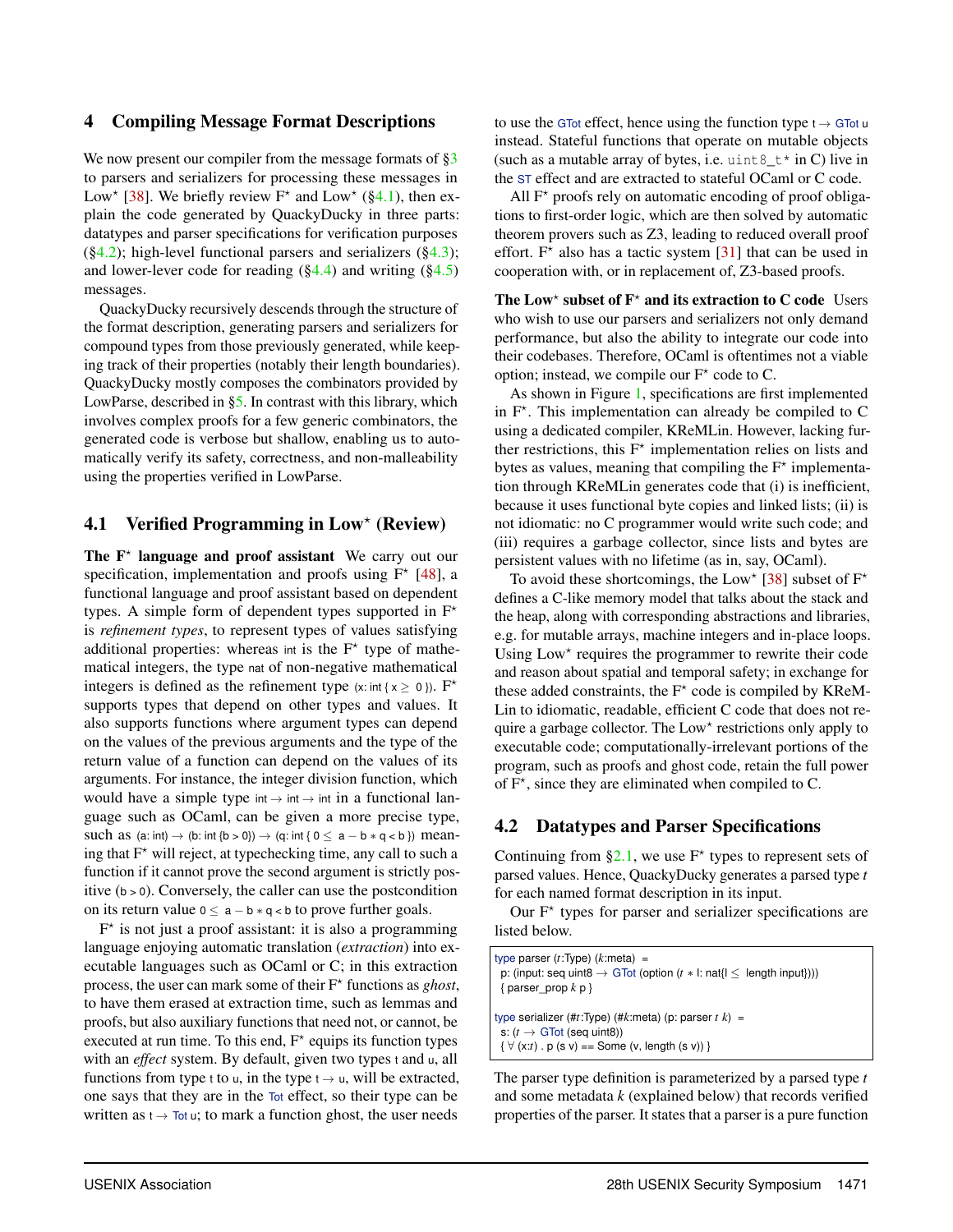that takes as input a sequence of bytes (of arbitrary length) and returns an optional result that consists of some parsed value of type *t* and the number of input bytes consumed. GTot states that this parser is ghost, that is, used only for verification; option indicates that it may return nothing in case parsing fails; the refinement  $\vert \langle \vert$  length input ensures that it consumes at most a prefix of its input; the refinement parser prop  $k$  p states that *p* is *non-malleable* (see formal definition in [§5\)](#page-11-0) and that it satisfies the properties recorded in *k*.

The metadata *k* includes a verified range of lengths of input that the parser may consume. This range provides useful bounds for programming with this parser, for instance to wait for a minimal number of input bytes before parsing, or to allocate I/O buffers of adequate sizes. Internally, Quacky-Ducky also relies on this information to select more efficient implementations (for example when the input length is fixed) and to require that some parsers consume at least one byte (for example to compute the length of a list from its binary format). The metadata may include additional properties, indicating for instance that the parser always fails; or that it always succeeds given enough input bytes; or that it is no-lookahead (see [§5\)](#page-11-0).

The serializer type definition is indexed by a *parser* for *t*, not just by *t* (the # makes this parameter an implicit argument, as it can be inferred from p). It states that a serializer specification is a pure, total, ghost function from values of type *t* to sequences of bytes, such that parsing its output for any value *v* of type *t* succeeds and yields back *v* and its binary length.

Running Example Consider the following excerpt of the TLS 1.3 wire format description [\[40\]](#page-18-16) for the body of its first ClientHello message.

```
struct {
 ProtocolVersion version;
 opaque random[32];
 opaque session_id<0..32>;
 CipherSuite cipher_suites<2..2^16-2>;
 Compression compressions<1..2^8-1>;
 ClientHelloExtension extensions<0..2^16-1>;
 ClientHello;
```
This message includes a 2-byte protocol version, a 32-byte random nonce, a variable-length session identifier for resumption, and variable-length list of proposed cipher suites, compression methods, and extensions. QuackyDucky translates it to a corresponding  $F^*$  record type:

| let in range x min max = min $\leq x \land x \leq$ max                       |
|------------------------------------------------------------------------------|
| type clientHello = $\{$                                                      |
| version: protocolVersion;                                                    |
| random: (b:bytes {Bytes.length $b == 32$ });                                 |
| session_id: (b:bytes{in_range (Bytes.length b) 0 32});                       |
| cipher suites : (I:list cipherSuite{in range (List.length x) 1 32767});      |
| compressions : (I: list compression in range (List length I) 1 255);         |
| extensions : (I: list extension{in range (extensions bytesize I) 0 65535});} |
|                                                                              |

This high-level type includes precise length information, coded as refinements. Since the elements of the first three

lists have constant binary lengths, QuackyDucky computes precise bounds on their numbers of elements. Conversely, the extensions in the last list are themselves of variable lengths, hence QuackyDucky captures the bounds on its total binary size using an auxiliary function extension\_list\_bytesize previously defined from the extension serializer. The main benefit of capturing these constraints is to ensure that *all* messages of type clientHello can be serialized to a standard-compliant bytestring.

QuackyDucky also generates the corresponding metadata, parser and serializer specifications.

```
let clientHello_meta = {low=43;high=131396; ...}
val clientHello_parser: parser clientHello_meta clientHello
val clientHello_serializer: serializer clientHello_parser
```
The parser metadata is exposed in the generated interface (indicating, e.g., that the shortest TLS clientHello body message takes 43 bytes) whereas the parser and serializer specs are kept abstract—the interface gives their types, but hides the details of their wire format. Thus, the three lines above state the abstract, joint properties of our generated parser and serializer specs (including non-malleability and round-trip properties) and typechecking these specs ensures these properties hold.

Anticipating on the combinators defined in  $\S$ 5, we give below an outline of the generated definition of clientHello\_parser, which parses our sample message by successively calling the parsers corresponding to each of its fields:

| $let clientHello parser =$                                                   |
|------------------------------------------------------------------------------|
| ((protocolVersion parser $\times$ clientHello random parser) $\times$ )      |
| synth (fun ((pv, r), ) $\rightarrow$ { protocolVersion = pv; random = r;  }) |

These definitions are used only as reference implementations and are not extracted to C. In a second stage, Quacky-Ducky generates actual parsers and serializers, and typechecking their code ensures they safely implement these specs.

# <span id="page-8-0"></span>4.3 Functional Parsers and Serializers

QuackyDucky generates high-level functional parsers and serializers, with the following interface. (The "32" suffix indicates that their code uses 32-bit machine integers instead of the unbounded integers in their specs.)

val clientHello\_parser32: parser32 clientHello\_parser val clientHello\_serializer32: serializer32 clientHello\_serializer

We systematically index our implementations by their specifications. Here, for instance, the type definition parser32 *p* used above simply states that a high-level parser for the parserspecification *p* is a pure function that takes a (bounded, immutable)  $F^*$  bytestring and returns the same result as  $p$  on the corresponding sequence of bytes except that the consumed length is an unsigned 32-bit integer.

We give below an  $F^*$  code sample illustrating their use: a 'reader' function that counts the number of cipher suites in a given ClientHello message in wire format, and a 'writer' function that builds a message given a configuration.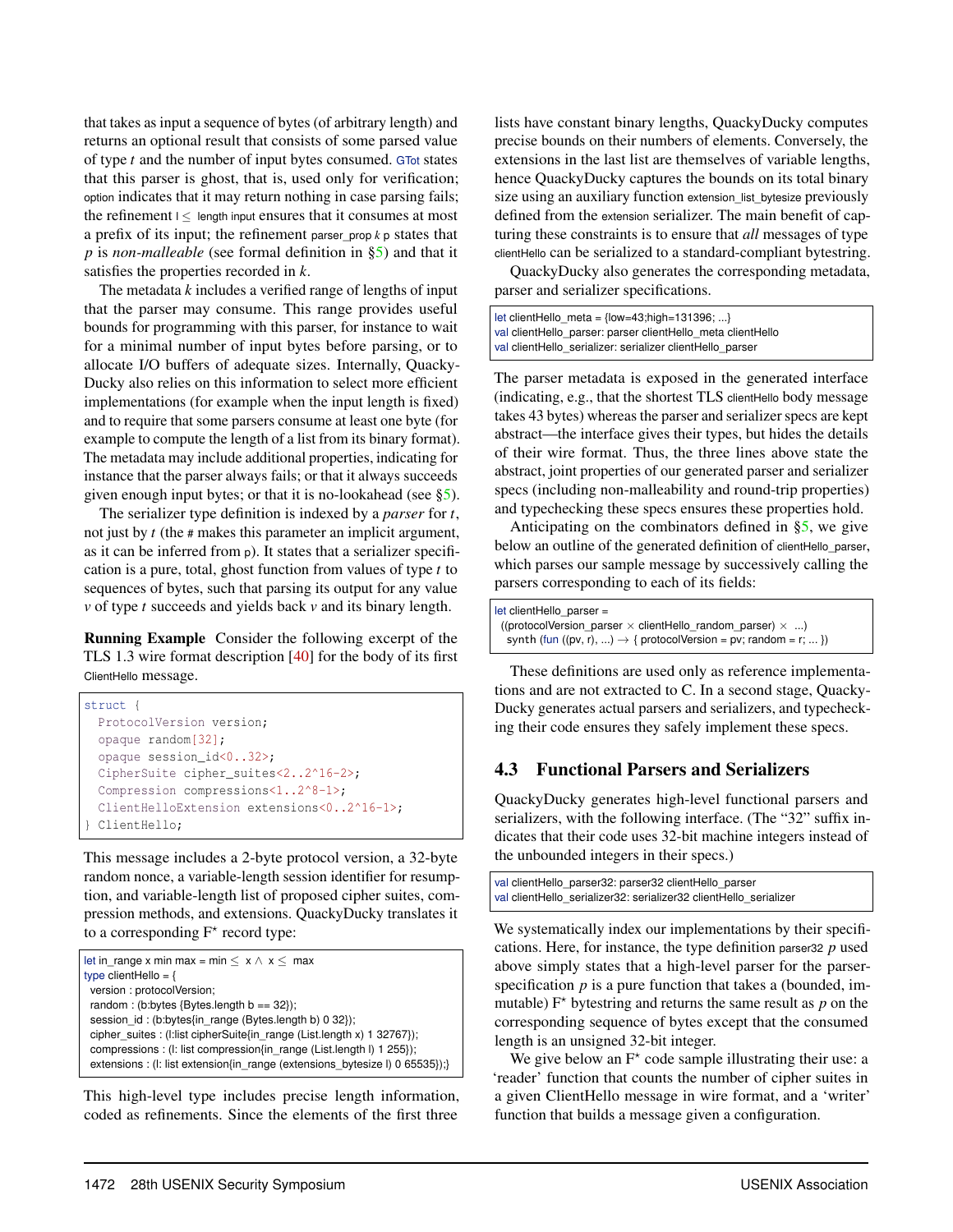```
let count ciphersuites (input: bytes): UInt32.t =
 match clientHello_parser32 input with
 | None \rightarrow 0ul
 | Some ch \rightarrow List.length ch.ciphersuites
let compute_extensions config: (l: list extension {...} ) = ...
let hello (cfg: config) : bytes =
 clientHello_serializer32 {
  version = TLS_1p3;
  random = config.random;
   ...;
  extensions = compute_extensions config; }
```
This code and its supporting parsers and formatters operate on immutable bytestrings. Although it can be safely extracted to C, it is inefficient, and the implicit allocations and copies mandate the use of a garbage-collector. For example, clientHello\_parser32 allocates 4 lists and briefly uses only one.

## <span id="page-9-0"></span>4.4 Low-Level Accessors and Readers

To provide more efficient implementations, QuackyDucky also generates code for a lower-level API that enables in-place processing of messages in their binary formats.

We begin with a low-level alternative to parsing. For each parser specification *p*, QuackyDucky provides functions that operate on an input buffer. A *validator* reads the input buffer and returns either the number of bytes that *p* would consume by successfully parsing its contents, or an error code. Thus, successful validation ensures the existence of a high-level message in binary format, but does not construct it. Assuming the input buffer is valid, then, for each field of the message, an *accessor* computes the position of the first byte in its binary representation. This guarantees in particular that this representation of this element of the message is also valid. Accessor computations are similar to pointer arithmetic in C, or "get element pointer" computations in LLVM, but they sometimes require reading the lengths of intermediate parts in order to skip them. For each base type (e.g. 16-byte unsigned integers), a *reader* takes an input buffer and position and actually parses and returns a value of that type.

Continuing with our example, QuackyDucky produces a validator for clientHello and an accessor for every field (shown below only for its cipherSuites).

```
val clientHello_validator : validator clientHello_parser
val accessor_clientHello_cipherSuites :
 accessor
  clientHello_parser
  clientHello_cipherSuites
  clientHello_cipherSuites_parser
```
The type definitions validator and accessor are still parameterized by parser specifications, but they are more complex, since they describe functions that operate on pointers to mutable buffers. We represent their input as a *slice*, that is, a  $Low<sup>*</sup>$ buffer ([§4.1\)](#page-7-1) and its length, and a *position* within this slice.

(Experimentally, computations on integer positions based on a single pointer are simpler to verify, and better optimized by C compilers.) Accordingly, our validators return either the final position in the slice after successful validation, or an error coded as a large integer. We illustrate their use by reimplementing the count\_cipherSuites example of  $§4.3$  in Low\*.

```
let count_ciphersuites_inplace (input:slice) (pos:UInt32.t) =
 let pos_final = clientHello_validator input pos in
 if max_length < pos_final then 0ul (∗ invalid input ∗)
 else
  let pos_ciphersuites = accessor_clientHello_ciphersuites input pos in
  clientHello_cipherSuites_count input pos_ciphersuites
```
The last line calls another QuackyDucky-generated function that returns the length of a list of cipher suites in wire format. In this case, since each cipher suite takes exactly two bytes, this length is computed without actually reading the list content, by dividing its binary length by two.

Unsurprisingly, this function yields C code of the form:

```
// A slice is the pair of a byte array and its size
typedef struct {uint8_t ∗ base; uint32_t len; } slice;
uint32 count_ciphersuites_inplace(slice input, uint32 pos) {
uint32 pos_final = clientHello_validator(input,pos);
 if (max_length < pos_final) return 0;
 else {
  uint32 pos_ciphersuites = accessor_clientHello_ciphersuites(input,pos);
  return clientHello_cipherSuites_count(input,pos_ciphersuites);
 }
```
Once compiled by Clang, we can check on the resulting machine code that the 'else' branch eventually boils down to (1) adding 34 to pos to skip the first two fields; (2) reading and adding the one-byte length of the third field; (3) reading the two-byte length of the fourth field and shifting it by one.

Validators, accessors, jumpers and readers are specified using a *validity* predicate, valid $(p, m, b, i)$  stating that the parser *p* succeeds when provided the bytes in buffer *b* starting from offset *i* in memory state *m*. If this predicate holds, then, thanks to the injectivity property of  $p$ , there is a unique value contents( $p, m, b, i$ ) returned by the parser, and an offset getpos $(p, m, b, i)$  within *b* one past the end of the representation of that value. This validity predicate is the post-condition of validators when they succeed, and is the precondition of jumpers and readers; accessors for struct fields have the validity predicate for the struct (resp. field) parser as a precondition (resp. postcondition). We give below the type definitions for validators and readers:

```
type validator (#k: meta) (#t: Type) (p: parser k t) =
 (input: slice) \rightarrow (pos: U32.t) \rightarrow ST U32.t
 (requires (fun m \rightarrow live_slice input pos \wedge input.len \leq max_length))
 (ensures (fun m pos' m' \rightarrow m \equiv m' \land(valid(p, m, input, pos) \Leftrightarrow pos' \leq max_length) \wedge(pos' \leq max_length \Rightarrow pos' == getpos(p, m, input, pos)))type reader (#k: meta) (#t: Type) (p: parser k t) =
 (input: slice) \rightarrow (pos: U32.t) \rightarrow ST t
 (requires (fun m \rightarrow valid(p, m, input, pos)))
 (ensures (fun m res m' \rightarrow m \equiv m' \land res == contents(p, m, input, pos)))
```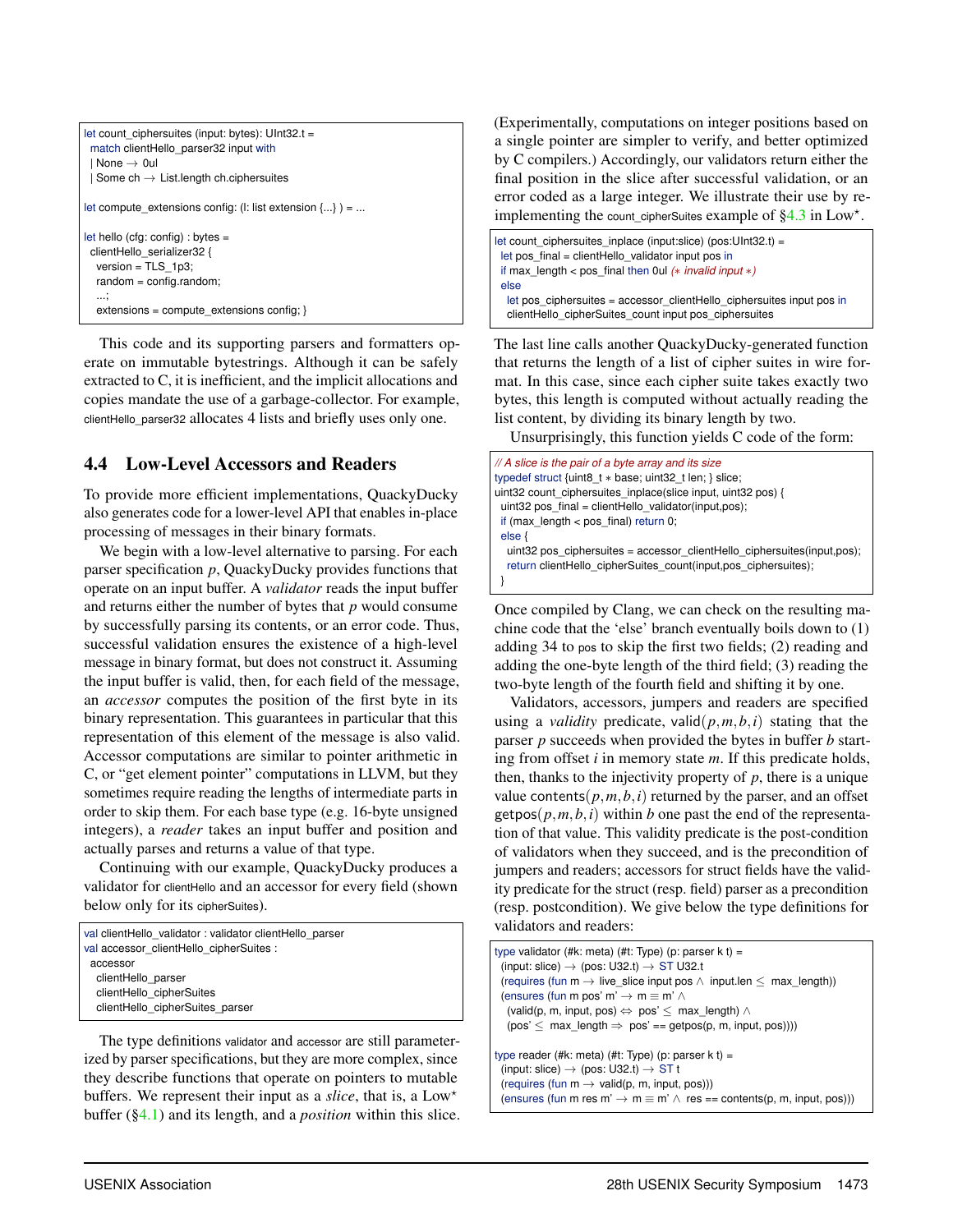## <span id="page-10-1"></span>4.5 Low-Level Writers

We finally describe our low-level API for serializing a message in an output buffer. Our goal is to avoid intermediate allocations and copies; for example, our high-level hello function constructs the whole message before serializing. To this end, QuackyDucky generates families of low-level writers and auxiliary functions that take as parameter an output slice (that is, a buffer and a length) and a write position, modify the buffer between this position and the end of the buffer, and return a new write position. These functions either require that the output buffer is large enough (based on parser metadata) or may also return an error in case the buffer is too small.

In contrast to accessors, which enable random access to validated input in binary format, it is not generally possible to know in advance where to write data before writing any preceding variable-length data. Thus, our API assumes that data will be written sequentially, with the flexibility for the programmer to use an intermediate buffer whenever they choose to write data out of order. A notable exception is for encoding the lengths of variable-length data, which is usually known only after writing the raw data itself. To this end, Quacky-Ducky provides a *finalizer* that takes two positions in the output buffer, requires as a precondition that the buffer contain a placeholder for the length followed by a valid binary representation of the raw data, computes and writes its length, and ensures as a post-condition that the buffer now contains a valid variable-length representation of this data.

We illustrate these different cases on a low-level variant of the hello function, whose  $Low<sup>*</sup>$  and extracted C code are shown in Figure [7.](#page-10-2) The first field, version, is an enumeration formatted in a fixed two-byte format: it is directly written using the QuackyDucky writer for protocolVersions. The second field, random, is a fixed-length, previously-allocated bytestring that can be copied from the configuration. Omitting intermediate fields, which may be handled similarly, the last field is a complex list of extensions. The list itself is written by repeatedly calling the extension writer on each element, after skipping the 2 bytes required for their total length. The computed length of the list is finally written by calling a QuackyDucky finalizer.

As a cumulative post-condition of all these steps, we know that the output buffer now contains the concatenation of a valid binary format for each of its fields, and we can conclude that it thus also contains a valid representation of a clientHello message by calling the *validity lemma* clientHello\_valid also generated by QuackyDucky and verified by  $F^*$ . The call to this lemma is erased before extraction to C code.

As an important simplification, our sample code requires as static precondition that the output buffer be large enough to hold any valid clientHello message. In more realistic code, one would need to dynamically check this length. (Each of these writer functions are fail-safe, but their errors still need to be propagated.)



uint32\_t write\_extension\_list(config cfg, slice output, uint32\_t pos); uint32\_t write\_hello(config cfg, slice output, uint32\_t pos) { uint32\_t pos\_after\_protocol\_version = write\_protocolVersion(output, pos0, TLS\_1p3); memcpy(cfg.random + 0, output.base + pos\_after\_protocol\_version, 32); uint32 t pos\_after\_random = pos\_after\_protocol\_version + 32; ... uint32 t pos list = pos after compressions + 2; uint32\_t pos\_after\_extensions = write\_extension\_list(cfg, output, pos\_after\_compressions); finalize\_clientHelloExtensions (output, pos\_after\_compressions, pos\_after\_extensions); return(pos\_after\_extensions);

<span id="page-10-2"></span>Figure 7: Sample Low\* code for writing a TLS client hello (above) and its translation to C (below).

# <span id="page-10-0"></span>5 LowParse: Secure Parser Combinators

}

As we have seen in [§4.2,](#page-7-2) QuackyDucky produces parser implementations by composing basic parsers using *combinators*, which are higher-order functions on parsers. For example, a combinator for pairs may take parsers for types *t* and *u* and yield a parser for type  $t \times u$ . Its implementation may first parse a message of type *t*, then parse a message of type *u*.

LowParse is our library of parser combinators, based on the long tradition of *monadic* parser combinators [\[22\]](#page-18-3) in the functional programming community. However, LowParse is unique in that it is tailored to support the verification of nonmalleable, correct parsers. We focus on combinators at the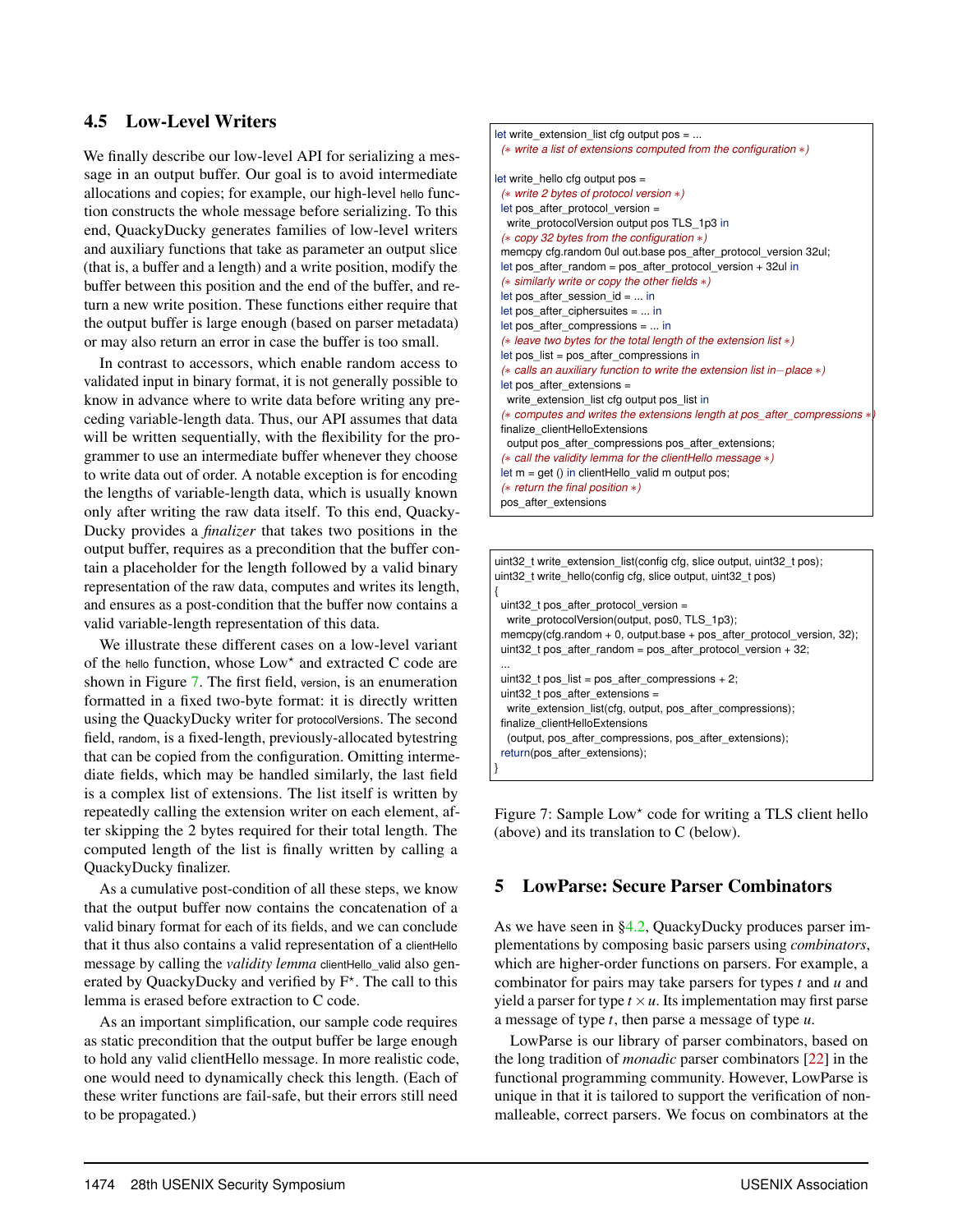| QuackyDucky Syntax                            | Data Type                                                 | Parser Combinator                                                                   |
|-----------------------------------------------|-----------------------------------------------------------|-------------------------------------------------------------------------------------|
| uintN, $N \in \{8, 16, 32, 64\}$              | Unsigned integer within $0 \cdot 2^N - 1$                 | parse $uN$                                                                          |
| t[N], $N \in \mathbb{N}$                      | Fixed-size array of $t s$ of length $N$                   | plist[p] truncN                                                                     |
| $t < M_N$                                     | List of ts, of variable length $M.N$                      | $v$ Idata(plist[p], M, N)                                                           |
| $t{MN}$                                       | List of ts of variable element count $M.N$                | (parse uk filter $(n \mapsto M \leq n \leq N)$ ) $\triangleright$ $(n \mapsto p^n)$ |
|                                               |                                                           | where $k = 8 \times \log_{256} N$                                                   |
| struct $\{t_1 x_1, \ldots, t_n x_n\}$         | Record with <i>n</i> fields named $(x_i)$ of type $(t_i)$ | $(p_1 \times \cdots \times p_n)$ synth                                              |
|                                               |                                                           | $((v_1, \ldots, v_n) \mapsto \{x_1 = v_1; \ldots; x_n = v_n\})$                     |
| struct {; uint $N x$ ; t $y[x]$ ; }           | Variable-length field y prefixed by its length $x$        | vldata $(p, 0, 256^{N/8} - 1)$                                                      |
| enum $\{E_1(N_1), \ldots, E_n(N_n), (M)\}\$   | Constant integer enumeration                              | penum(parse_uN, $[(E_1,N_1);\ldots;(E_n,N_n)]$ )                                    |
|                                               | (with maximal value $M = 2^N - 1$ )                       |                                                                                     |
| struct { $t x$ ; select(x) {                  | Tagged union $(t$ must be an enum type)                   | $p \triangleright_f q$ where $f(E_i, x) = E_i$                                      |
| case $E_1: t_1: $ ; case $E_n: t_n \,   \, y$ |                                                           | and $q(E_i) = p_i$ synth $(y \mapsto (E_i, y))$                                     |

<span id="page-11-0"></span>Figure 8: The QuackyDucky input language and the corresponding LowParse combinators: everywhere in this table, *p<sup>i</sup>* is the parser for type *t<sup>i</sup>* . All lengths are counted in bytes except otherwise mentioned.

specification level and their security properties, then discuss more briefly their implementations. For each specification combinator, we prove non-malleability and inverse properties; for each implementation combinator, we prove both safety and correctness. All properties are verified by typing the library.

Figure [8](#page-11-0) summarizes the QuackyDucky input language and the corresponding LowParse combinators. We designed QuackyDucky and LowParse in a modular way, making it easy to extend the surface syntax of QuackyDucky by providing additional combinators. For instance, the t x{*M*..*N*} syntax for variable-size lists prefixed with their number of elements is a late addition to support the Bitcoin application in [§6.2](#page-13-1) but is not required for TLS.

We first define the properties attached to the specifications of [§4.2.](#page-7-2) We prove a stronger version of non-malleability than the one given in  $\S2.1$ , extending the definition there to handle parsers that may not consume all their input.

Definition 1 *A parser p for type t is* non-malleable *if, whenever it succeeds and returns the same parsed value on two inputs, it also returns the same number of consumed bytes, and the two inputs coincide of these bytes.*

We also rely on the following no-lookahead property:

Definition 2 *A parser p has the* strong prefix property *when, if it succeeds on an input and consumes*  $\ell$  *bytes, then it returns the same result on any inputs with the same first*  $\ell$  *bytes.* 

For a serializer to exist for a format that requires concatenating two value representations valid with respect to two parsers  $p_1$ ,  $p_2$  (such as pairs, lists, tagged unions, or variablelength data),  $p_1$  is required to have the strong prefix property. Consider for instance serializing a pair of two pieces of data  $x_1, x_2$  using serializers  $s_1, s_2$  correct with respect to parsers  $p_1$ ,  $p_2$ . We would like to prove that the serialization  $s(x_1, x_2) = s_1(x_1) \cdot s_2(x_2)$  obtained by concatenating the two serializations, is correct with respect to the parser for pairs. By correctness of  $s_1$ ,  $p_1(s_1(x_1))$  succeeds and

returns  $(x_1, |s_1(x_1)|)$ , but this is not enough to know that  $p_1(s_1(x_1)\cdot s_2(x_2))$  succeeds and also returns  $(x_1,|s_1(x_1)|)$  (so that we can cut the input after  $|s_1(x_1)|$  and apply  $p_2$  on the remainder,  $s_2(x_2)$ ), unless  $p_1$  has the strong prefix property.

These properties are included in the definition of parser\_prop on the metadata generated by QuackyDucky, hence enforced by typing for all its parser specifications.

#### 5.1 Specification Combinators

LowParse is an extensible library of combinators. For each parser specification combinator, we attach a corresponding metadata combinator; then, we define, when possible, a serializer combinator.

Parser combinators We define primitive parser combinators below. For each of them, we prove injectivity and any relevant additional properties indicated in their metadata, such as the strong prefix property. We also define derived combinators; in contrast, all their properties are established automatically as the result of their definitions (by type unification and matching on their metadata). The code produced by Quacky-Ducky only inserts annotations to prove their composability conditions, for instance, by computing the length boundaries of the derived metadata, which are then verified by  $F^*$ .

We start by defining primitive parser combinators: fail, which consumes no input and fails;  $ret[x]$ , which consumes no input and succeeds returning *x*; read\_byte, which consumes and returns a single byte of input; and and\_then, which sequentially composes two parsers where the second parser depends on the value parsed by the first parser (i.e., monadic composition). For each of these basic combinators, we prove non-malleability and/or the strong prefix property under suitable conditions. For instance,  $p$  and then  $q$  has the strong prefix property provided that *p* has it,  $q[x]$  has it for all *x*, and, moreover, if  $q[x_1]$  and  $q[x_2]$  succeed on inputs  $b_1$  and  $b_2$ , respectively, and return the same value, then  $x_1 = x_2$ . (Otherwise, consider for example  $p = \text{read\_byte}$  and  $q = \text{ret}[0]$ .)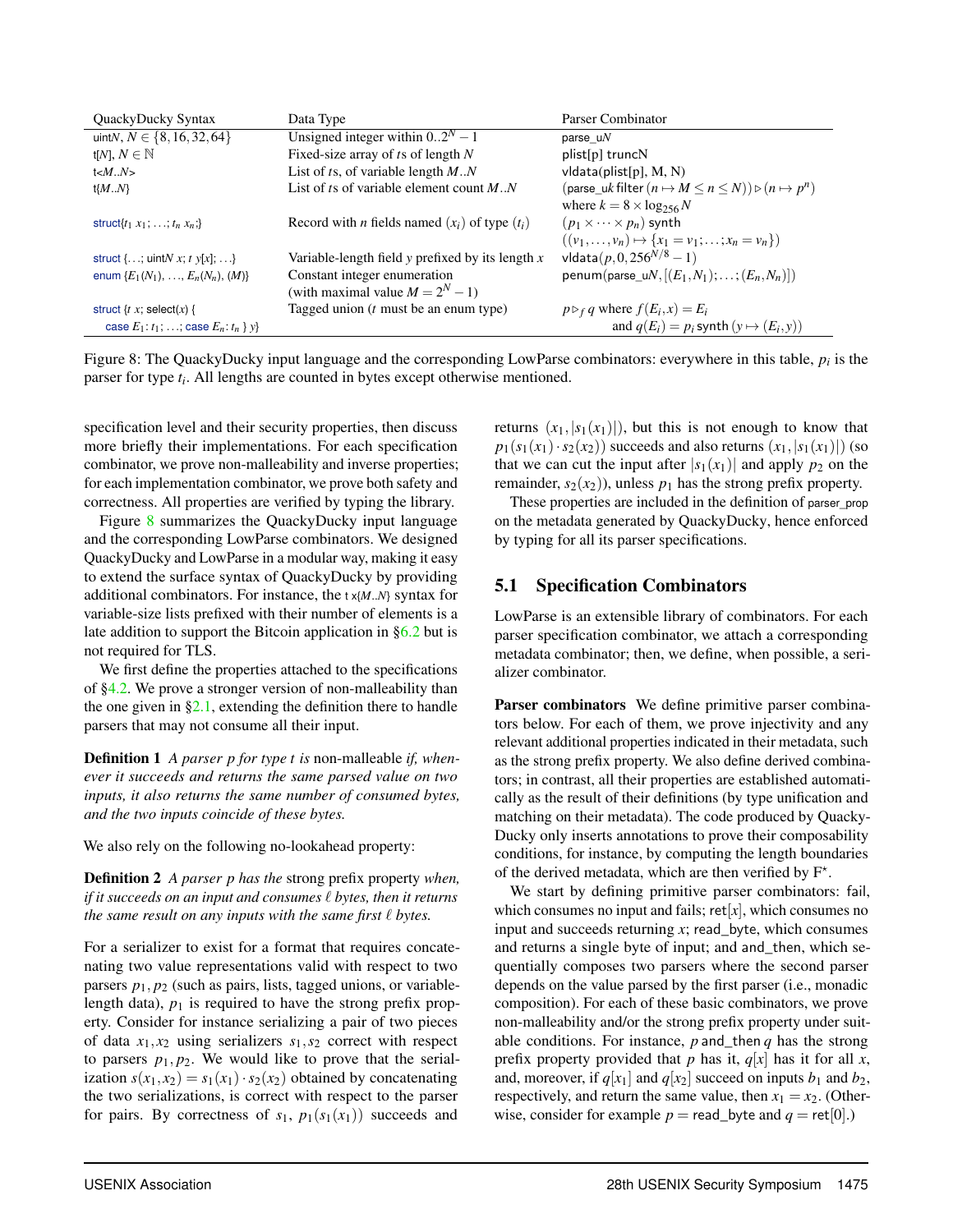Using those primitive combinators, we define derived combinators, for which verification of non-malleability and metadata correctness automatically follows by typing. Given parsers  $p_0$  and  $p_1$  for  $t_0$  and  $t_1$ , respectively, we can derive a parser for pairs of type  $t_0 \times t_1$  using  $p \times q$ ; mapping functions over parsed results using *p* synth *f* ; filtering parsed results by some predicate using *p* filter *f* ; etc. proving non-malleability and the strong prefix property for them under suitable conditions.

More specifically, we derive parsers for fixed-length machine integers, and we prove their non-malleability for both endiannesses. For instance, we define little-endian 16-bit parsing as (read\_byte  $\times$  read\_byte) synth  $((x, y) \mapsto x + 256 \times y)$ .

Our next combinators support variable-length data and lists:

- Given a parser *p* for type *t*, the parser plist  $[p]$  is defined by repeatedly applying *p* to its input. It fails as soon as *p* fails or consumes zero bytes. If succeeds when *p* eventually consumes its whole input and then returns the resulting list of values.
- Given a parser *p* for type *t* and  $n > 0$ , the parser *p* trunc *n* succeeds when *p* succeeds on its input truncated to its first *n* bytes and consumes exactly *n* bytes.

The parser plist  $[p]$  does not have the strong prefix property, but it consumes all its input. The parser *p* trunc *n* always has the strong prefix property, even if *p* does not. If *s* is a correct serializer for *p* at type *t*, then *p* trunc *n* is a parser for type  $x : t\{|s(x)| = n\}$  and *s* is its correct serializer at that type.

We finally present further derived combinators, whose properties are automatically verified by construction:

*Tagged unions:* if *p* is a parser for type *t* and  $f: u \rightarrow t$  and  $q[x]$  is a parser for type  $(y: u\{f(y) = x\})$  for every  $x : t$ , then:

$$
p \triangleright_f q = p \text{ and } \text{then } (x \mapsto q[x] \text{ synth } (y \mapsto y))
$$

is a parser for type *u*. This combinator is a strengthening of and\_then that enforces non-malleability of *q* by making its codomain dependent: *u* is the union type, and *t* is the tag type, and *f* gives the tag of an element of the union type. From there, we define a combinator for *sum types*, which can be used for tagged unions.

*Enum types:* if *l* is a list of key-value pairs where each key and each value only appear once, then it defines both a closed enum type (whose elements are the keys that appear in *l*) and an open enum type (whose elements are the known keys that appear in *l* and the unknown values that do not appear in *l*). We define parsers for both variants penum $(p, l)$  (where *p* is the value parser), using filter, synth and the dictionary function on key-value pair lists.

*Variable-sized data:* formats such as TLS often specify variable-length data as a payload prefixed by its size in bytes. If *p* is a parser for the payload, and if *s* is a serializer correct with respect to  $p$ , then we define

$$
\text{vldata}(p, l, h) = \text{parse\_u}_{\ell} \circ \text{filter}(n \mapsto l \le n \le h)
$$

$$
\triangleright_f (n \mapsto p \text{ trunc } n)
$$

as a parser for the refined type  $(x : t\{l \leq |s(x)| \leq h\})$ , where  $\ell = 8 \times \log_{256}(h)$ , is the bit size of the size integer prefix, and  $f(x) = |s(x)|$ . Such parsers inherit the strong prefix property from the parser for the prefix size, regardless of whether it holds for *p*.

Correct Serializers Not all parser specifications have correct serializers. For instance,  $ret[x]$  and and then do not have a generic serializer. So, in LowParse, we provide serializer combinators for read\_byte, fail, plist, synth, and  $\triangleright$ , for each of which we prove correctness with respect to its corresponding parser combinator (i.e., that they are inverse of one another). We also easily prove that a correct serializer for *p* is also correct for *p* trunc *n* and *p* filter *f* (once its domain is restricted accordingly). From there, we derive correct serializers for  $\times$ , nlist, vldata, etc. for which the correctness proof automatically follows by typing.

#### 5.2 Implementation Combinators

For each parser-specification combinator, LowParse provides combinators for its high-level parser and for its low-level validators and jumpers (and similarly for serializers). For primitive combinators, we implement their corresponding validators jumpers and serializers; for each of them we prove memory safety and functional correctness with respect to their specification. We implement most derived combinators by following the same construction as for their specs, by assembling the corresponding implementation combinators. Thus, their memory safety and functional correctness automatically follow by typing. We also define accessor combinators for synth and tagged unions, and accessors for pair elements, from which QuackyDucky derives accessors for struct fields and sum types.

By design, our combinators are inherently higher-order and so they cannot directly be extracted to C. Instead, we rely on meta-programming features of F<sup>\*</sup> and KReMLin, based on source code annotations, to ensure that all combinator code is inlined and specialized before extraction. In most cases, this is achieved by annotating our source code. In other cases, we extend LowParse with  $F^*$  tactics [\[31\]](#page-18-18), pieces of F<sup>\*</sup> metaprograms written once and for all and evaluated at typechecking time to automatically generate  $Low<sup>*</sup>$  validators from some type definitions. For example, our validators for enum values and tagged unions are specified using constant key-value lists. Instead of programming a loop on these lists, we meta-program their unrolling at compile-time, which yields a cascade of ifs automatically turned into a switch by many C compilers. In rare cases, such as unions tagged with an enum value, we write additional validator combinators to more precisely control their inlining by  $F^*$  and KReMLin.

In addition, metadata allow us to provide some generic validator combinators that apply regardless of the actual parser combinator. For example, if we know that a parser consumes a constant *n* bytes and always succeeds, then we can use a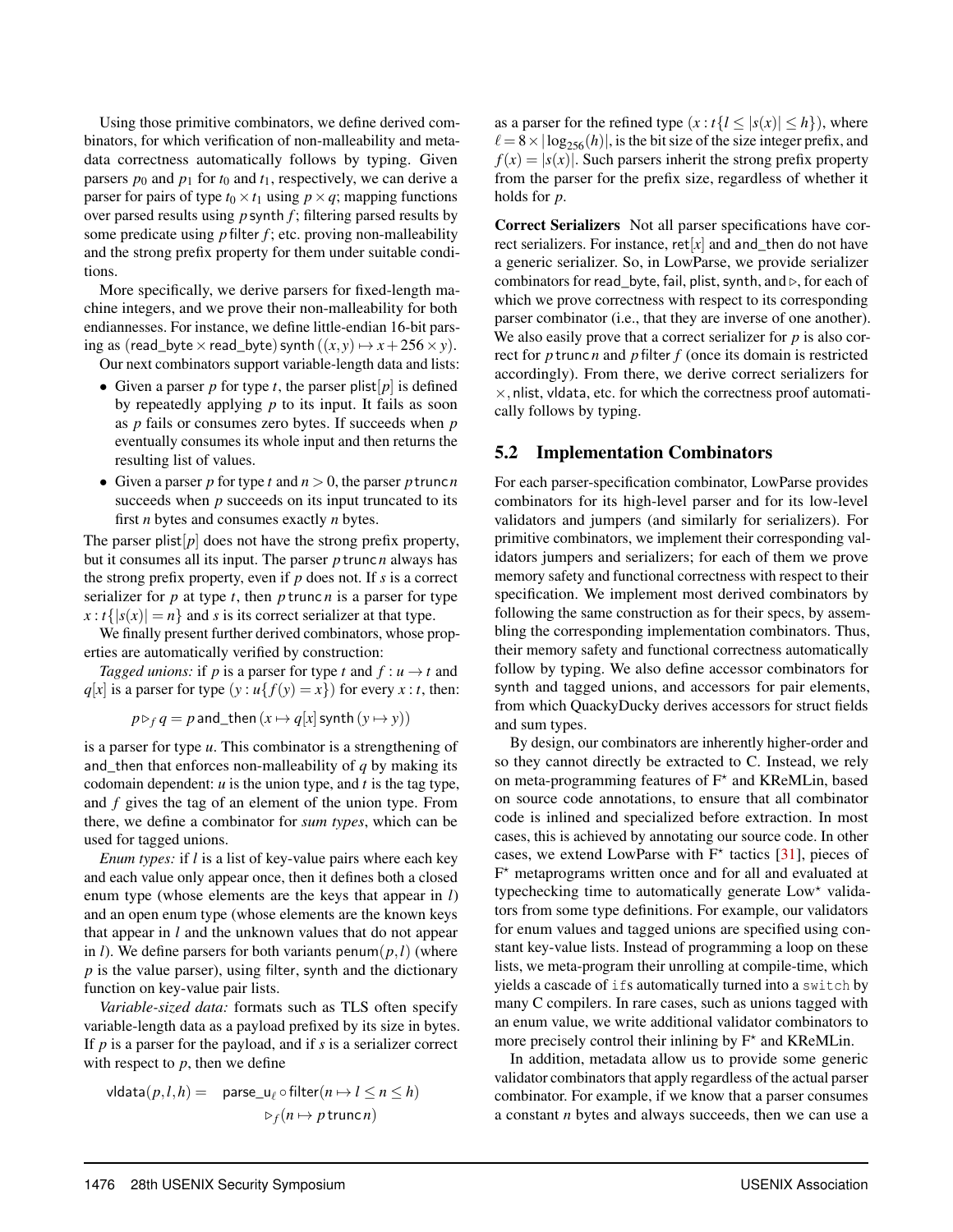|                | 0D   | $F^{\star}$ LoC | Verify | Extract          | C LoC   | Obi.  |
|----------------|------|-----------------|--------|------------------|---------|-------|
| TLS            | 1601 | 69.534          | 46m    | 25m              | 192.229 | 717KB |
| <b>Bitcoin</b> | 31   | 1.925           | 1m56s  | 1m14s            | 1.344   | 8KB   |
| PKCS#1         | 117  | 4.452           | 2m14s  | 2m39s            | 3.368   | 26KB  |
| LowParse       | N/A  | 32.210          | 3m5s   | 1 <sub>m5s</sub> | 185     | 739 B |

<span id="page-13-2"></span>

validator that just jumps *n* bytes. QuackyDucky selects these combinators based on the metadata it computes.

#### <span id="page-13-0"></span>6 Integration and Evaluation

We evaluate the integration of EverParse-generated parsers for three applications: the TLS message format, integrated into MITLS; the Bitcoin block and transaction format, integrated into the Bitcoin Core benchmark; and the ASN.1 payload of PKCS #1 signatures, integrated into mbedTLS.

Table [1](#page-13-2) shows for each application the lines of Quacky-Ducky input specification, the amount of  $F^*$  code generated, the time required for verification and KReMLin extraction, and the size of the C code and compiled objects. The Bitcoin evaluation was performed on a 28-core Xeon E5-2680 v4 CPU with 128GB of RAM, running with turbo boost and all but one core disabled. The rest of the figures were collected on a 10-core Xeon W-2155 CPU with 128GB of RAM, running  $F^*$  commit 7b6d77 with Z3 4.5.1 and GCC 7.4.

#### 6.1 TLS Message Format

As described in [§3,](#page-4-0) we have specified the TLS message format for all versions of TLS from 1.0 to 1.3. However, integrating the generated parsers presents some major challenges: implementations tend to define their own representations of messages, with field and tag names that differ from the RFC, and some of them like mbedTLS interleave the parsing and processing of messages. MITLS [\[7\]](#page-17-1) uses functional, high-level parser implementations and types, operating on values. Most of the basic data types (such as cipher suite names) are defined in a module called TLSConstants, while some specialized ones scattered in other modules (e.g. group names in CommonDH). Extension types and parsers are in the Extensions module, while message types and parsers are in HandshakeMessage. We noticed that these files contain many assumptions and incomplete proofs, many of which have been completed for earlier drafts of TLS 1.3, but not updated as the formats changed (with EverParse, such updates and extensions only require a few changes to the format description).

In total, in order to switch to the high-level implementation produced by QuackyDucky, we update or rename over 200 types (and propagate these changes), which requires 2,865 additions and 3,266 deletions over 38 files (according to our Github pull request). Unlike LowParse, MITLS individually proves the non-malleability of each parser as a lemma separate from parser definitions instead of a refinement; the MITLS

proofs for such lemmas are lengthy and intricate. So, we define a LowParseWrappers module to replace such proofs with a uniform call to LowParse parser property lemmas. Our changes do not break other existing proofs, but several generated types are more precise than the handwritten ones (notably, all lists are refined to ensure they can be serialized), which leads to additional conditions to prove in many functions. The generated parsers are also a lot stricter: for instance, we now check at parsing which extensions can appear in a message, and which messages can appear for the negotiated version.

To test the impact of EverParse parsers, we run the simple HTTP client and server tool distributed with MITLS to compare how many requests can be served, using the default algorithm choices. This tool is not optimized for production and processes requests sequentially. We compare the time to process 500 requests between the original MITLS parsers and EverParse high-level parser implementations.

|               | MITLS                          | MITLS-EverParse |
|---------------|--------------------------------|-----------------|
| HTTP requests | $\frac{49.8 \text{ reg/s}}{2}$ | $53.3$ req/s    |

Integrating the low-level  $Low^*$  implementations into MITLS requires a large effort, as many functions that are currently pure (operating on values such as lists) become stateful (the buffer that contains the valid positions matching each value must be live). To anticipate the benefits of this effort, we run a synthetic benchmark that validates all messages from a public dataset of TLS handshakes published by Lumen [\[39\]](#page-18-19). This dataset contains handshake produced by a wide range of clients and servers, and contains over 13GB of data (including the BSON overhead). As a baseline, we compare in-place validation time with the cost of checking the message length, allocating a buffer of the message size, and copying the contents of the message in the buffer.

| Memcov     |                  | EverParse  |              |  |
|------------|------------------|------------|--------------|--|
| 1.864 MB/s | $\pm 1.761$ cy/B | 2.684 MB/s | $1.177$ cy/B |  |

#### <span id="page-13-1"></span>6.2 Bitcoin Blocks and Transactions

To show that EverParse is extensible and evaluate the performance of its low-level parsers, we implement the Bitcoin block and transaction format, listed in Figure [9.](#page-14-0) We do not implement Segregated Witness ("segwit"), an extension that overloads the semantics of a length in the block format to conditionally add a new field to the block structure, because it requires a very ad-hoc combinator. Bitcoin requires two Low-Parse extensions: one for the encoding of "compact integers" (bitcoin\_varint), and one for lists prefixed by their size in elements rather than in bytes.

For compact integers, the representation may either use 1, 3, 5, or 9 bytes depending on whether the value of the first byte is respectively less than 252, 253, 254, or 255. It is not clear from the Bitcoin documentation and wiki that the format of compact integer is not malleable (e.g. 4636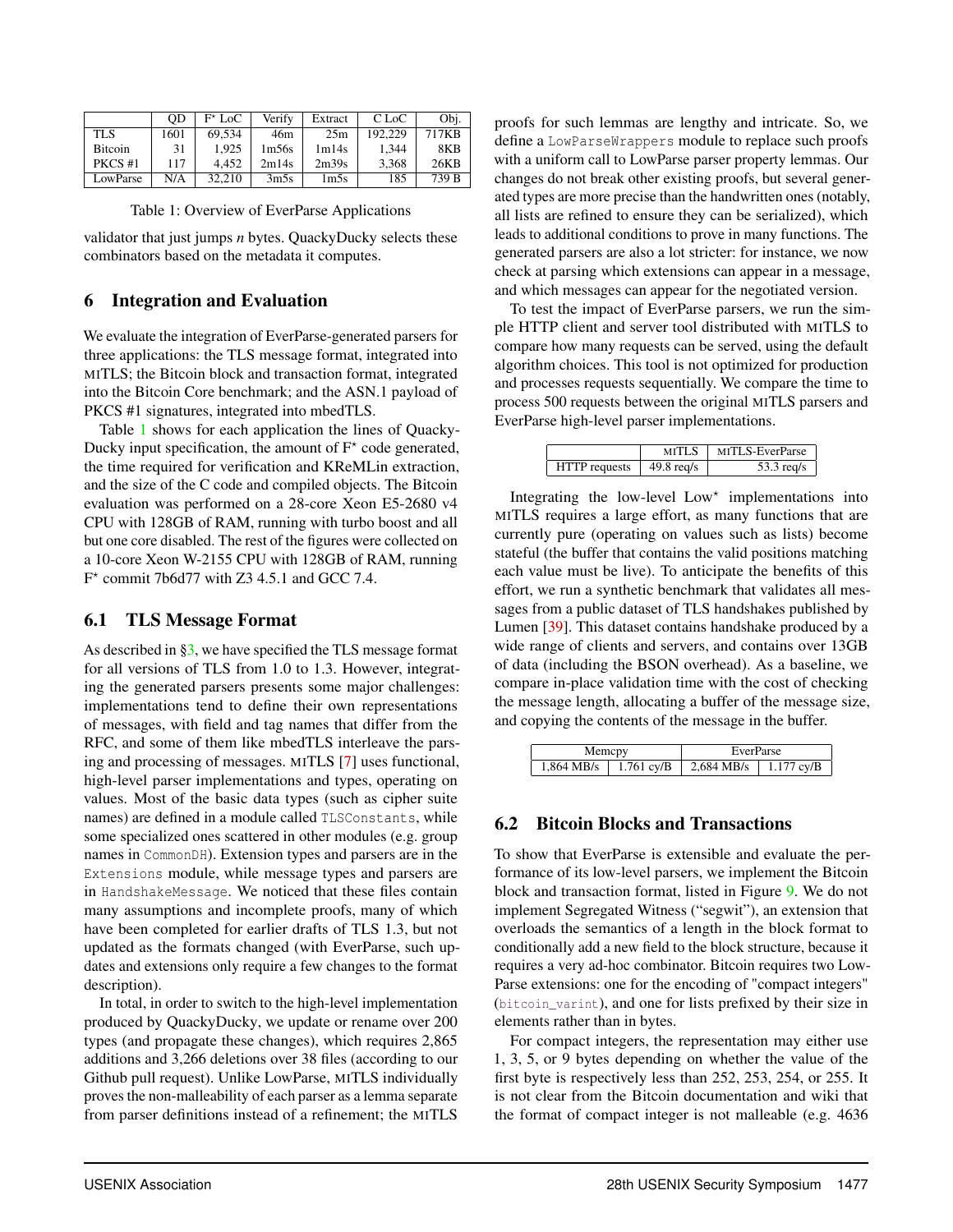```
opaque sha256[32];
struct {
  sha256 prev_hash; uint32_le prev_idx;
  opaque scriptSig<0..10000 : bitcoin_varint>;
  uint32_le seq_no;
} txin;
struct {
 uint64_le value;
  opaque scriptPubKey<0..10000 : bitcoin_varint>;
} txout;
struct {
  uint32_le version;
  txin inputs{0..1000 : bitcoin_varint};
  txout outputs{0..11110 : bitcoin_varint};
  uint32_le lock_time;
} transaction;
struct {
 uint32_le version;
  sha256 prev_block; sha256 merkle_root;
  uint32_le timestamp;
  uint32 le bits; uint32 le nonce;
  transaction tx{0..2^16 : bitcoin_varint};
 block;
```
#### <span id="page-14-0"></span>Figure 9: QuackyDucky specification of Bitcoin blocks

could be represented as fd121c, or fe0000121c). However, we checked that the Core implementation enforces the shortest representation in the ReadCompactSize function. Additionally, we allow list types to specify in their range the type of integer used to encode the prefix length or size (e.g. txin inputs{0..2^14 : bitcoin\_varint}). A drawback of prefixing lists by their number of elements is that the theoretical maximum length of the formatted list can get extremely large. For instance, the maximal size of a well-formed Bitcoin block is over  $2^{320}$  bytes (in practice, it is well-known that non-segwit blocks are at most 1MB). To avoid overflowing OCaml's 63-bit arithmetic in the parser metadata length computations in QuackyDucky, we must write more conservative boundaries. Scripts are known to be at most 10,000 bytes. Historically, all non-segwit blocks in the main chain contain less than  $2^{16}$  transactions (although the maximum is higher). It is more difficult to bound the number of inputs and outputs of a transaction. If we assume a transaction is standard (at most 100,000 bytes) and all inputs are signed (their script is at least 64 bytes), there are less than 1000 inputs. Since outputs can be as short as 9 bytes, a transaction can have over 11000. Our test data is blocks 100,000 to 110,000 of the Bitcoin blockchain, totaling 21MB. To experimentally check those assumptions, we parsed all of these blocks and confirmed they are accepted by our validator.

For benchmarking, we measure: first, the performance of our zero-copy block validator compared with the built-in deserialization function of the Bitcoin Core client (commit



<span id="page-14-1"></span>Figure 10: Synthetic performance comparison for validating 10,001 Bitcoin blocks. Throughput in kiB/s, higher is better.

cbe7efe); second, the performance variations of our zerocopy block validator across compilers and optimization levels; third, the performance impact of fine-grained code-generation options passed to KReMLin (Figure [10\)](#page-14-1). For each one of those benchmarks, we report numbers in kiB/s, i.e. the throughput; we only occasionally report cycles per byte since most of our validators run at less than 1 cy/B.

The first measurement compares the performance of our code against a reference implementation, namely, Bitcoin Core. Bitcoin uses a custom template for serializing C++ objects. This template is well-optimized and tries to rely on casts and the in-memory representation of base types as much as possible. However, it is not zero-copy: parsing relies on the memory allocated for the C++ object, and serialization requires a copy to the output buffer. The benefit is that the data can be accessed using standard data structure libraries such as std::vector for lists. Bitcoin provides a built-in benchmarking tool for many of its features, including block deserialization and validation in src/bench/checkblock.cpp.

We modify this benchmark to use our test data of 10,001 blocks and deserialize all of them in each run. The benchmark deserializes 130 times, and reports the median over 5 runs. We keep the default compiler options (gcc-8, O2 optimization level). The measured throughput is 152,786 kiB/s, which translates to 15 cy/B on the test machine used for the Bitcoin measurements. We then validate the same 21MB of data using our validators, with the same compiler and optimization levels. We obtain a throughput of 4,568,632 kiB/s, which is less than a cycle per byte, for the default KReMLin configuration.

While the validation performance of our code is excellent, we do not claim that this benchmark is representative of real application usage, as it doesn't account for the overhead of accessor functions to read the block and transaction contents. Nevertheless, this shows that our verified low-level implementation is competitive with hand-optimized formatters.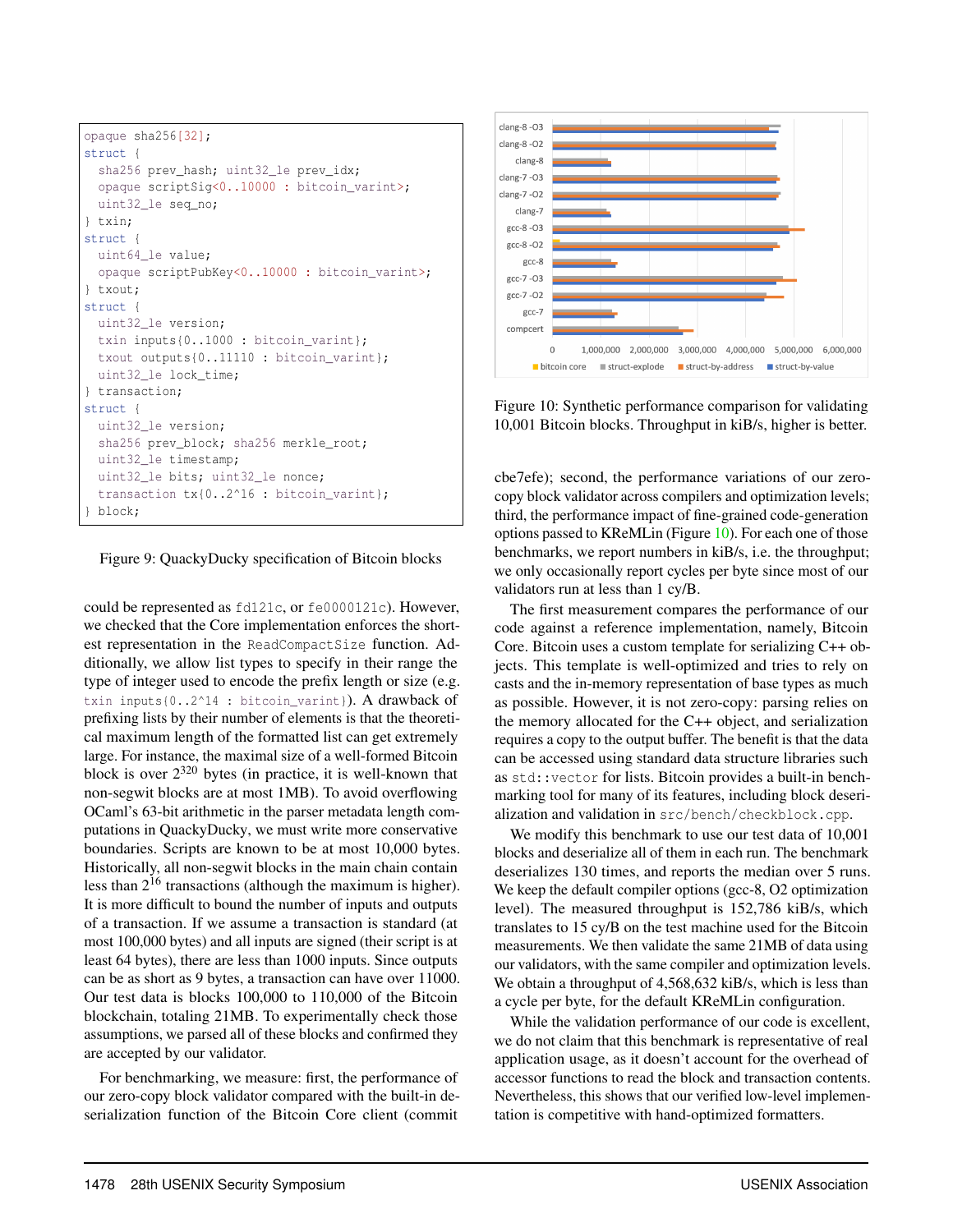Second, we measure performance variations across compiler versions. The performance is comparable between the two most recent versions of Clang and GCC, for optimization levels O2 and O3. Unsurprisingly, the default setting without optimization yields much slower code, but even then, we remain considerably faster than the original Bitcoin code. We also measure the performance of our code compiled with CompCert [\[28\]](#page-18-2). We find that CompCert is consistently 42% slower than GCC and Clang with optimizations, but still more than twice as fast as GCC or Clang without optimizations. We conclude that our code lends itself well to optimizations by modern compilers, and that users do not need to enable the (risky) O3 performance level to get maximum performance out of Clang or GCC.

Third, we experiment with various compilation schemes of the KReMLin compiler for the core type LowParse.slice.slice, a two-field C struct (representing a byte buffer through its base pointer and length) which in the default configuration is passed by value  $(\S4.4)$ . Two alternate compilation schemes are considered. First, passing both the base pointer and length as separate arguments to functions; this is the "struct-explode" category, and yields no performance improvement. Second, we pass those structures by address, relying on an unverified transformation in the KReM-Lin compiler, similar to CompCert's -fstruct-passing feature. This yields modest performance improvements for GCC 7 and GCC 8 at the higher optimization levels (3% to 9%). We conclude that our generated C code is satisfactory and that we don't need to either rewrite our code to pass slices by address (a substantial proof burden) or instruct KReMLin to perform this transformation (which would increase the trusted computing base).

Finally, we perform fuzz testing on the X64 machine code of our generated bitcoin-block validator as compiled with gcc-8 -O2. (Although our verification results ensure memory safety for all inputs, fuzzing may still, in principle, detect bugs in our toolchain and the C compilers we use.) We use SAGE [\[19\]](#page-18-20), a fuzzer specialized to parsers, which generates random input, valid or not, and feeds them to the validator which SAGE automatically instruments to check for buffer overflows. As expected, SAGE reported no bugs after 21,664,448 inputs tested at an average rate of 599 inputs per minute.

# 6.3 ASN.1 Payload of PKCS #1 Signatures

Our last example is the payload of PKCS #1 signatures introduced in § [2.2.](#page-3-3) We extend LowParse with a combinator for the encoding of ASN.1 DER lengths. This encoding is particularly convoluted: if a length is less than 127, it is represented over a single byte. Otherwise, the 7 least significant bits of the first byte encode the length in byte of the shortest big endian representation of the length. This means the length can be at most  $2^{2^{1016}} - 1$ . To avoid overflows, we only support values of the first byte less than 132 (i.e. 32-bit lengths). An issue with

the specification is the lack of dependency between the object identifier of the hash algorithm and the octet string of the actual digest: the application is required to check the digest is of the correct length if it tries to parse the signature contents. We capture this dependency by only making the outermost sequence variable length, and by parsing the object identifier as a constant tag of an union of fixed-length arrays. (Note that this is for illustration only, the recommended approach is to serialize the computed hash, and use a constant time comparison with the un-padded signature contents instead).

We integrate our code into pkcs1\_v15\_verify function of mbedTLS, and modify the built-in benchmarking tool to measure the PKCS #1 signature verification time instead of the raw public key and private key operation time measured by default. In addition, we also export the internal function to format the ASN.1 payload of the signature (pkcs1\_v15\_encode), and compare it with our extracted formatter functions. The following table compares the amount of operations per second and cycles per operation for complete signature verification, and for the encoding of the ASN.1 payload:

| Operation | mbedTLS    |                     | EverParse   |               |  |
|-----------|------------|---------------------|-------------|---------------|--|
| Verify    | $79K$ op/s | $\vert$ 5,700 cy/op | $79K$ op/s  | $5,649$ cy/op |  |
| Encode    | $31M$ op/s | $14 \text{ cy}$     | $134M$ op/s | $3$ cy/op     |  |

As expected, the verification time is dominated by the cost of the RSA exponentiation: even though our validator is over 4 times faster and avoids the allocation of a modulus-sized intermediate buffer to compare the expected and computed digests, the impact on overall validation performance is negligible. For signing and encoding, the constant constant parts of the signature payload must be written manually, and separate finalizers must be called for to write the bytes we depend on for the algorithm choice and the outermost ASN.1 length.

We tested our implementation against all variants of the Bleichenbacher's attack listed in [§2.2](#page-3-3) and confirmed they are properly rejected.

# 7 Related work

Parsing combinators are widely used in functional programming languages, and there exist several libraries for network protocols [\[29\]](#page-18-21), including TLS and X.509 [\[30\]](#page-18-22).

For well-behaved language classes (e.g. regular, contextfree), there is a long history on verification of parser correctness with respect to simple specifications (regular expressions, grammars). Jourdan et al. [\[25\]](#page-18-23) propose a certifying compiler for  $LR(1)$  grammars, which translates the grammar into a pushdown automaton and a certificate of language equivalence between the grammar and the automaton. The certificate is checked by a validator verified in Coq [\[1\]](#page-17-8), while the automaton is interpreted by a verified interpreter. Barthwal et al. [\[3\]](#page-17-9) propose a verified grammar compiler and automaton interpreter for the simpler class of SLR languages, verified in HOL [\[42\]](#page-18-24). For regular languages, Koprowski et al.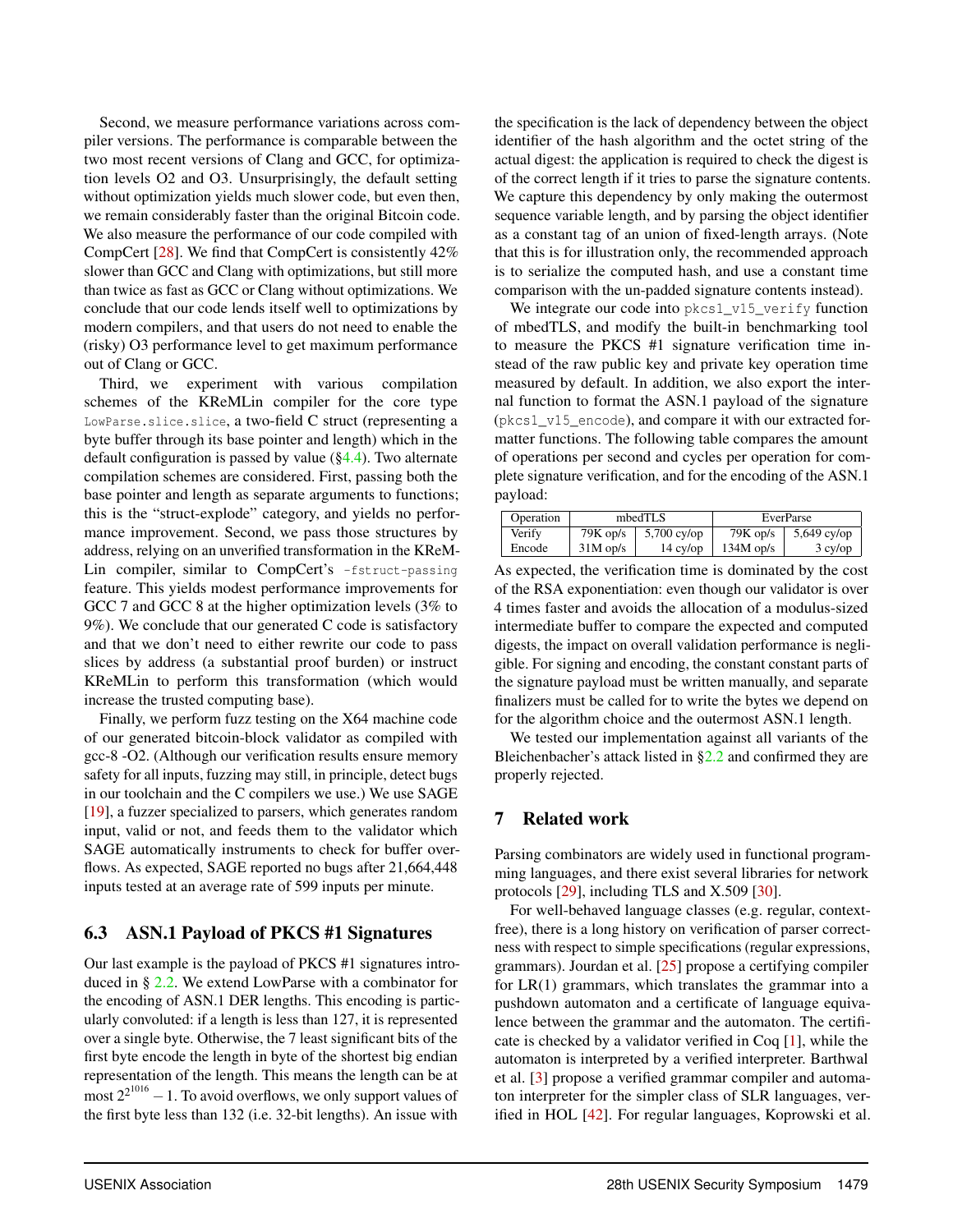introduced TRX [\[26\]](#page-18-25), an interpreter for regular expressions verified in Coq. All of these works require runtime interpretation, which greatly degrades the performance compared to compilation. Furthermore, they target garbage-collected functional language runtimes like OCaml, which cannot easily be integrated into high-performance, native C applications.

For TLV languages, there have been some attempts [\[2\]](#page-17-10) to create context-free or even regular specifications for X.509. However, due to the context-sensitive nature of ASN.1, these efforts rely on discretizations of some fields (such as variablelength integers) and drastic simplifications of the format (such as limiting the choice of extensions to a known subset). The combinatorial explosion required to achieve interoperability makes these approaches impractical for real implementations, although some authors claim otherwise [\[21\]](#page-18-26).

For runtime safety, fuzzing techniques [\[19,](#page-18-20) [43\]](#page-18-27) are widely deployed and often included into test suites for cryptographic libraries. Although best practice, fuzzing is by nature incomplete, and may be difficult to apply to authenticated messages (as fuzzing invalidates hashes, signatures and MACs). Dynamic analysis tools like Valgrind [\[35\]](#page-18-28) or AddressSanitizer [\[44\]](#page-18-29) are widely used but also incomplete, while static analysis tools like Frama-C [\[11\]](#page-17-11) require higher expertise, a significant time investment, and tend to scale poorly with large codebases. Because of past attacks, specific tools have been created for TLS and cryptographic libraries, including TLS-Attacker [\[45\]](#page-18-30), FlexTLS [\[5\]](#page-17-12), and Wycheproof [\[8\]](#page-17-13), but their focus is to uncover known vulnerability patterns in protocol implementations rather than prove formal guarantees on their message formats.

Another related line of work [\[10,](#page-17-14) [16\]](#page-18-31) applies abstract interpretation and symbolic execution to study the properties of parsers, such as whether two implementations of a format accept the same message. These techniques can be applied to existing implementations, but cannot generate new ones.

Narcissus [\[47\]](#page-18-32) also constructs correct binary parsers from a verified library of combinators written in Coq. There are two major differences with EverParse: first, Narcissus only proves the correctness of its parsers, while we also prove parser security; second, Narcissus only generates higher-order, functional implementations while our compiled approach means that our parsers are entirely specialized at  $F^*$  extraction, and can be compiled in zero-copy mode. Building on Narcissus, Ye and Delaware [\[51\]](#page-18-33) build a verified compiler in Coq for parsers and formatters described using Protocol Buffers [\[20\]](#page-18-15). Like EverParse, their parsers and formatters are proven to be correct. Their library produces high-level functional code, which is memory-safe by construction—in contrast, EverParse produces low-level C code, together with memory safety proofs. Further, due to the inherent structure of the Protocol Buffers format, their work does not consider non-malleability.

Jim and Mandelbaum [\[23,](#page-18-34) [24\]](#page-18-35) have formalized and developed parser generators for a wide class of context-free grammars extended with data dependency, including tag-lengthvalue encodings, tagged unions, and other forms of dependence supported by QuackyDucky. They also provide tooling, like QuackyDucky, to automatically extract message format descriptions from RFCs and have applied their work to network message formats like IMAP, the popular mail protocol. While the input language of their framework is significantly more expressive than ours, EverParse, in contrast, produces provably safe, secure and functionally correct parsers. Jim and Mandelbaum also do not address message formatting.

#### 8 Limitations and Future Work

**Trusted computing base:** we statically guarantee at the  $F^*$ source level memory safety, functional correctness, and nonmalleability for all code generated by QuackyDucky. Preserving non-malleability down to machine code requires only preserving functional correctness, since non-malleability is a specification-level guarantee. All our verification results, including preservation of memory safety and functional correctness down to machine code, relies on a trusted computing base (TCB) that includes:

- $\bullet$  the  $F^*$  proof assistant and the Z3 theorem prover, although work by Swamy et al. [\[48\]](#page-18-0) provides a model of a subset of  $F^*$  and proves its soundness;
- the KReMLin compiler from Low\* to C, although work by Protzenko et al. [\[38\]](#page-18-1) provides a model of a subset of Low\*, its compilation to CompCert Clight, and proofs (on paper) that compilation to C preserves memory safety and functional correctness;
- the C compiler, although one can use the CompCert [\[28\]](#page-18-2) verified C compiler, which ensures the preservation of memory safety and functional correctness, at the expense of some performance.

This trusted base is comparable to Coq-based verified implementations, which trust Coq, the Coq extraction to OCaml, and the OCaml compiler and runtime. Ongoing research aims to reduce this TCB by verifying Coq extraction; similar efforts could, in principle, be applied to  $F^*$  and KReMLin.

Conversely, neither LowParse nor QuackyDucky are in the TCB. LowParse is fully verified. The input format specification of QuackyDucky is trusted for liveness, but not for security: if there is a mistake in the format specification, the worse that can happen is that the generated messages are incompatible with implementations of the correct format. We rely on interoperability testing to detect such mistakes. Conversely, EverParse can be used during the standardization of a new message format, as it can prove that the specification is secure regardless of the generated implementation.

Expressiveness QuackyDucky currently focuses on supporting tag-length-value encodings of non-malleable data formats. We show that the message formats of several important protocols and standards, including TLS, PKCS #1 signature payloads and Bitcoin, fall into this class. LowParse,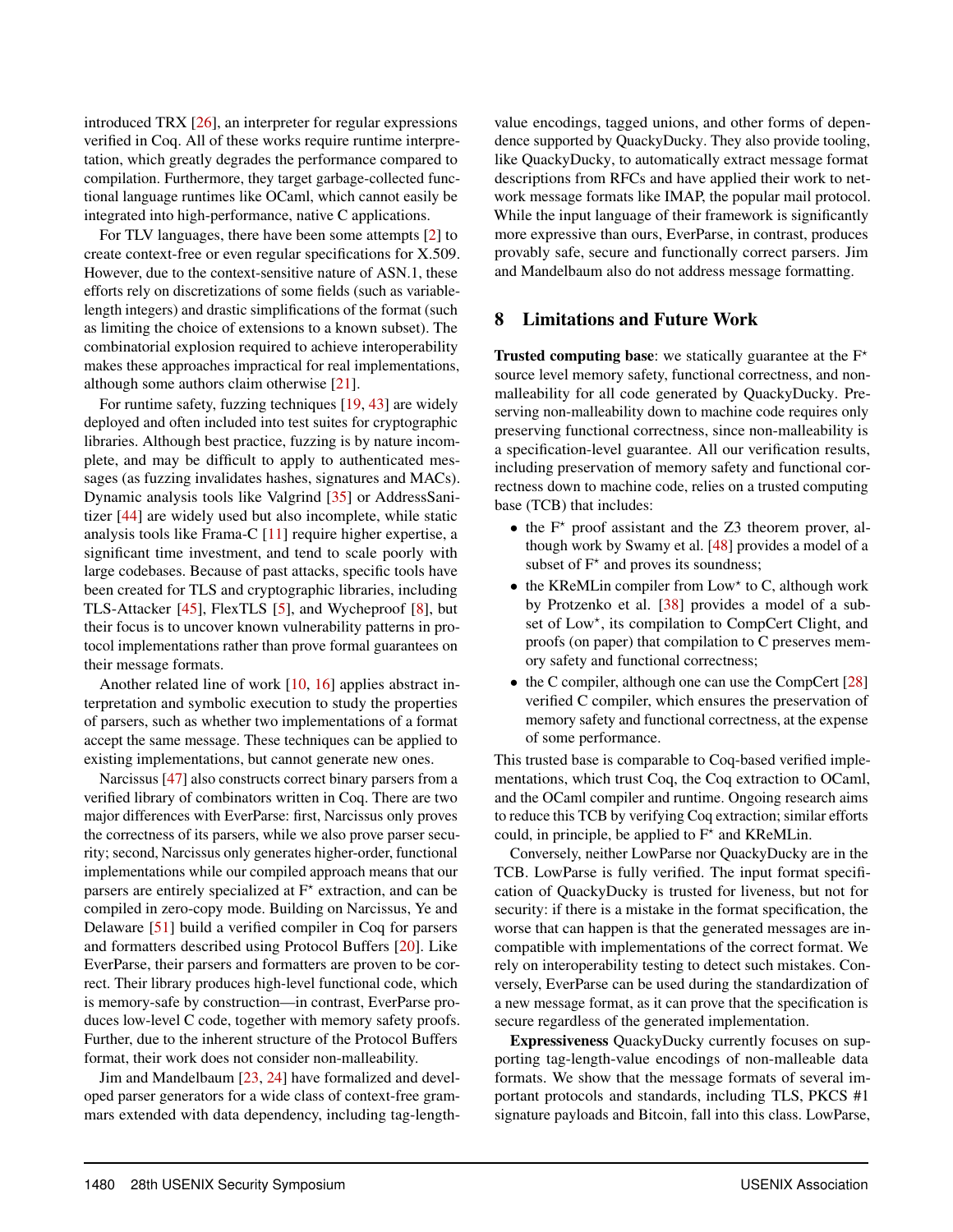being the target language of QuackyDucky's translation, is also currently restricted to supporting non-malleable data formats. However, it would be straightforward to make nonmalleability conditional on a flag set in the parser metadata in order to define combinators for zero-copy malleable formats, including MessagePack, CBOR, Apache Arrow, Cap'n proto, and Protocol Buffers which are malleable at least by default (some have canonical representation rules). Generalized to support malleable formats, LowParse, being a library of verified monadic parser combinators, would support parsing with arbitrary data dependence and lookahead, beyond the class of context-free languages—however, coming up with *efficient* verified implementations of parsers for such language classes is an open question. In the future, we will also consider generalizing QuackyDucky to target the class of languages supported by LowParse.

Side-channel attacks: the implementation produced by EverParse branches on values read from the input buffer, which may leak (through timing side-channels) information when used on confidential data. We may in principle verify properties such as constant-time execution for the processing of simple message formats, reusing  $F^*$  and KReMLin techniques and libraries for side-channel protection of cryptographic algorithms. For example, we may provide constanttime combinators for fixed-length secret bytestrings. We leave such extensions for future work.

Fuzzing: since we expect our extracted C code to be compiled by unverified toolchains (such as GCC and LLVM, with optimizations), fuzz testing can provide additional assurance that the compilation from  $F^*$  to binary does not break our verified safety properties. We started using fuzzers optimized for parsers, such as SAGE [\[19\]](#page-18-20), to fuzz the generated bitcoin block validator; we plan to extend their use to fuzz application code that uses generated validators and accessors.

Integration: we have integrated the high-level implementation of EverParse TLS parsers into MITLS, but our goal is to transition to the low-level implementation, thus avoiding many unnecessary heap allocations and copies. This is a major step towards making MITLS practical in performancesensitive deployments.

#### 9 Conclusion

Developers should prefer the convenience and robustness of writing high-level format specifications compiled by parser generation tools to programming tedious and error-prone custom parsers, although the latter is sometimes required for performance reasons. EverParse offers a unique combination of high performance, zero-copy implementations and highassurance formal verification of the generated parsers.

Acknowledgments We thank the anonymous reviewers and Prateek Saxena for their helpful comments, which improved the writing of this paper. We thank Barry Bond, Christoph

Wintersteiger and the Everest team for their help in testing EverParse. We thank Clément Pit-Claudel and Benjamin Delaware for insightful discussions on the goals of verified parsing. Tej Chajed and Nadim Kobeissi completed their work during internships at Microsoft Research.

### **References**

- <span id="page-17-8"></span>[1] The Coq proof assistant. <http://coq.inria.fr>, 1984–2019.
- <span id="page-17-10"></span>[2] A. Barenghi, N. Mainardi, and G. Pelosi. Systematic parsing of X.509: eradicating security issues with a parse tree. *CoRR*, abs/1812.04959, 2018.
- <span id="page-17-9"></span>[3] A. Barthwal and M. Norrish. Verified, executable parsing. In *European Symposium on Programming*, pages 160–174. Springer, 2009.
- <span id="page-17-7"></span>[4] D. Benjamin. Applying GREASE to TLS extensibility. IETF Draft, 2016.
- <span id="page-17-12"></span>[5] B. Beurdouche, A. Delignat-Lavaud, N. Kobeissi, A. Pironti, and K. Bhargavan. FLEXTLS: A tool for testing TLS implementations. In *Usenix Workshop on Offensive Technologies (WOOT15)*, 2015.
- <span id="page-17-0"></span>[6] K. Bhargavan, B. Bond, A. Delignat-Lavaud, C. Fournet, C. Hawblitzel, C. Hritcu, S. Ishtiaq, M. Kohlweiss, R. Leino, J. R. Lorch, K. Maillard, J. Pan, B. Parno, J. Protzenko, T. Ramananandro, A. Rane, A. Rastogi, N. Swamy, L. Thompson, P. Wang, S. Z. Béguelin, and J. K. Zinzindohoue. Everest: Towards a verified, drop-in replacement of HTTPS. In *2nd Summit on Advances in Programming Languages, SNAPL 2017, May 7-10, 2017, Asilomar, CA, USA*, pages 1:1–1:12, 2017. <https://project-everest.github.io>.
- <span id="page-17-1"></span>[7] K. Bhargavan, C. Fournet, and M. Kohlweiss. miTLS: Verifying protocol implementations against real-world attacks. *IEEE Security & Privacy*, 14(6):18-25, Nov 2016. [https:](https://github.com/project-everest/mitls-fstar) [//github.com/project-everest/mitls-fstar](https://github.com/project-everest/mitls-fstar).
- <span id="page-17-13"></span>[8] D. Bleichenbacher, T. Duong, E. Kasper, and O. Nguyen. Project Wycheproof: Scaling crypto testing. In *Real World Crypto Symposium, New York, USA*, 2017.
- <span id="page-17-2"></span>[9] S. Y. Chau. The OID parser in the ASN.1 code in GMP allows any number of random bytes after a valid OID. Available from MITRE CVE-2018-16151, 2018.
- <span id="page-17-14"></span>[10] P. Cousot and R. Cousot. *Grammar Analysis and Parsing by Abstract Interpretation*, pages 175–200. Springer Berlin Heidelberg, Berlin, Heidelberg, 2007.
- <span id="page-17-11"></span>[11] P. Cuoq, F. Kirchner, N. Kosmatov, V. Prevosto, J. Signoles, and B. Yakobowski. Frama-C. In *International Conference on Software Engineering and Formal Methods*, pages 233–247. Springer, 2012.
- <span id="page-17-4"></span>[12] C. Decker and R. Wattenhofer. Bitcoin transaction malleability and MtGox. In *European Symposium on Research in Computer Security*, pages 313–326. Springer, 2014.
- <span id="page-17-3"></span>[13] A. Delignat-Lavaud. RSA signature forgery attack in NSS due to incorrect parsing of ASN.1 encoded DigestInfo. MITRE CVE-2014-1569, 2014.
- <span id="page-17-5"></span>[14] T. Dierks and C. Allen. The TLS 1.0 protocol. IETF RFC 2246, 1999.
- <span id="page-17-6"></span>[15] T. Dierks and E. Rescorla. The transport layer security (TLS) protocol version 1.2. IETF RFC 5246, 2008.